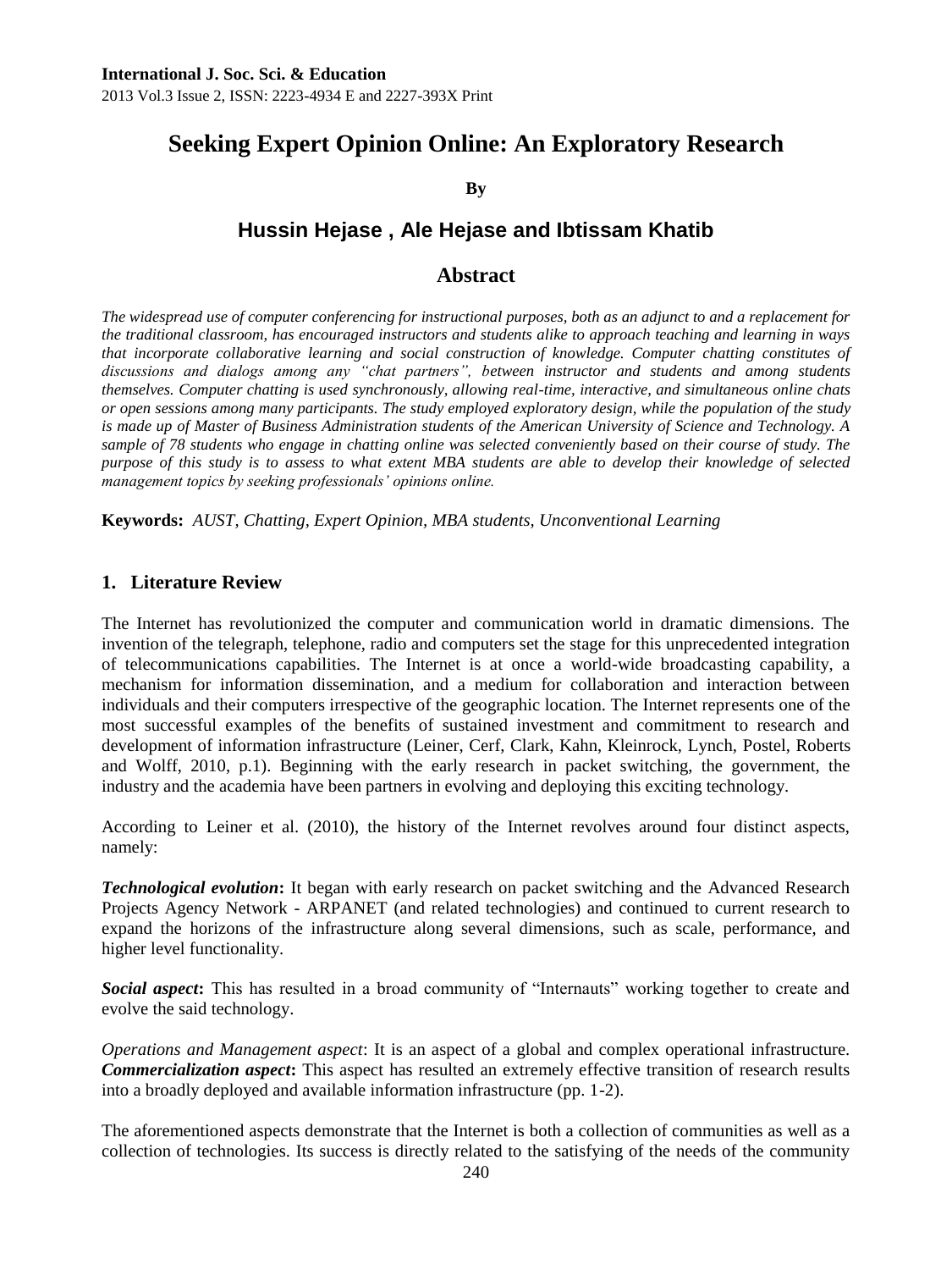and the utilization of the community in an effective way to further develop and upgrade the infrastructure capability. According to Gotved (2006), "In the context of online communication, the social structure furthermore includes the technology's shaping of reality through its addition of an interrelated kind of structure. This structure is also about stable patterns or features; it constitutes the possibilities for interactivity and communication, the underlying ideologies of designs and organizations, connections and networks." Although there is no 'physical' space in cyberspace, online community forums are created using software that has been specifically designed to give participants a sense of space through which they can navigate (Feldstein, 2009).

The coordination of the stakeholders' efforts have led to further developments in electronic mail, file sharing, remote access, and eventually World Wide Web capabilities. Applications improved the use of online tools to accomplish electronic commerce, information acquisition, and community operations. The Internet grew to over 50,000 networks on all seven continents and outer space, with approximately 29,000 networks in the United States (Leiner et al., 2010, pp. 11-13).

On October 24, 1995, the Federal Networking Council (FNC) unanimously passed a resolution defining the term ‗*Internet*'. This definition was developed in consultation with the leadership of the Internet and Intellectual Property Rights (IPR) Communities.

*FNC agrees that the following description reflects the accepted definition of the term "Internet". "Internet" refers to the global information system that (i) is logically linked together by a globally unique address space based on the Internet Protocol (IP) or its subsequent extensions/follow-ons; (ii) is able to support communications using the Transmission Control Protocol/Internet Protocol (TCP/IP) suite or its subsequent extensions/follow-ons, and/or other IP-compatible protocols; and, (iii) provides, uses or makes accessible, either publicly or privately, high level services layered on the communications and related infrastructure described herein.*‖ (FNC, October 2005).

Surpassing all previous means of communication developed, the Internet facilitated electronic mail; a tool which allowed individuals to have their personal identification tags that allowed them to immediately access their mail sent through the Internet connection. Messages are sent and received from one sender to another instantaneously. Another prominent and highly accessed service provided by the Internet is ―Chatting‖. This service allows real-time interaction among users across the globe over the Internet. Chatting may serve many purposes such as chatting for fun, chatting as a means to get to know people socially, and lastly, chatting as a learning tool (Frizler, 1995).

The average Lebanese Internet population, as estimated in 1998 was around 50,000; it increased to100,000 by 2002 (Karam, 2002). In 2004, this population became 120,000; however, by June 2010, it grew to 1,000,000 users (Internetworldstats, 2010: Online1). Moreover, heavy marketing campaigns were executed by the Lebanese Internet Service Providers (ISP); the results of which were reflected in a price war that lowered Internet fees. Since 2007, there has been 15 ISP companies (Lebanese Ministry of Telecommunications, 2010). Today the Lebanese Government has facilitated DSL (Digital Subscriber Line) lines via public telephone services. Chat partners (Chatters) were rarely talked about in 1998, today most Internet users chat. According to Chehimi (2002), in a study on multilingualism, over 72% of the Internet users chatted at least once a day. Ten years later, almost all Internet users chat, a fact that affects positively the purpose of the current study. Today, as of February 26, 2012, almost all Internet users chat with 1,367,220 subscribers to Facebook's website (Internetworldstats, 2012).

#### *Chatting and Education*

Chatting is a text-based real-time communications tool (Hodson, 1998). Chatting enables two or more people, who are simultaneously connected to the Internet, to hold live, interactive conversations (Laudon & Laudon, 2010, p. 294). This kind of communication may include exchanging information on a general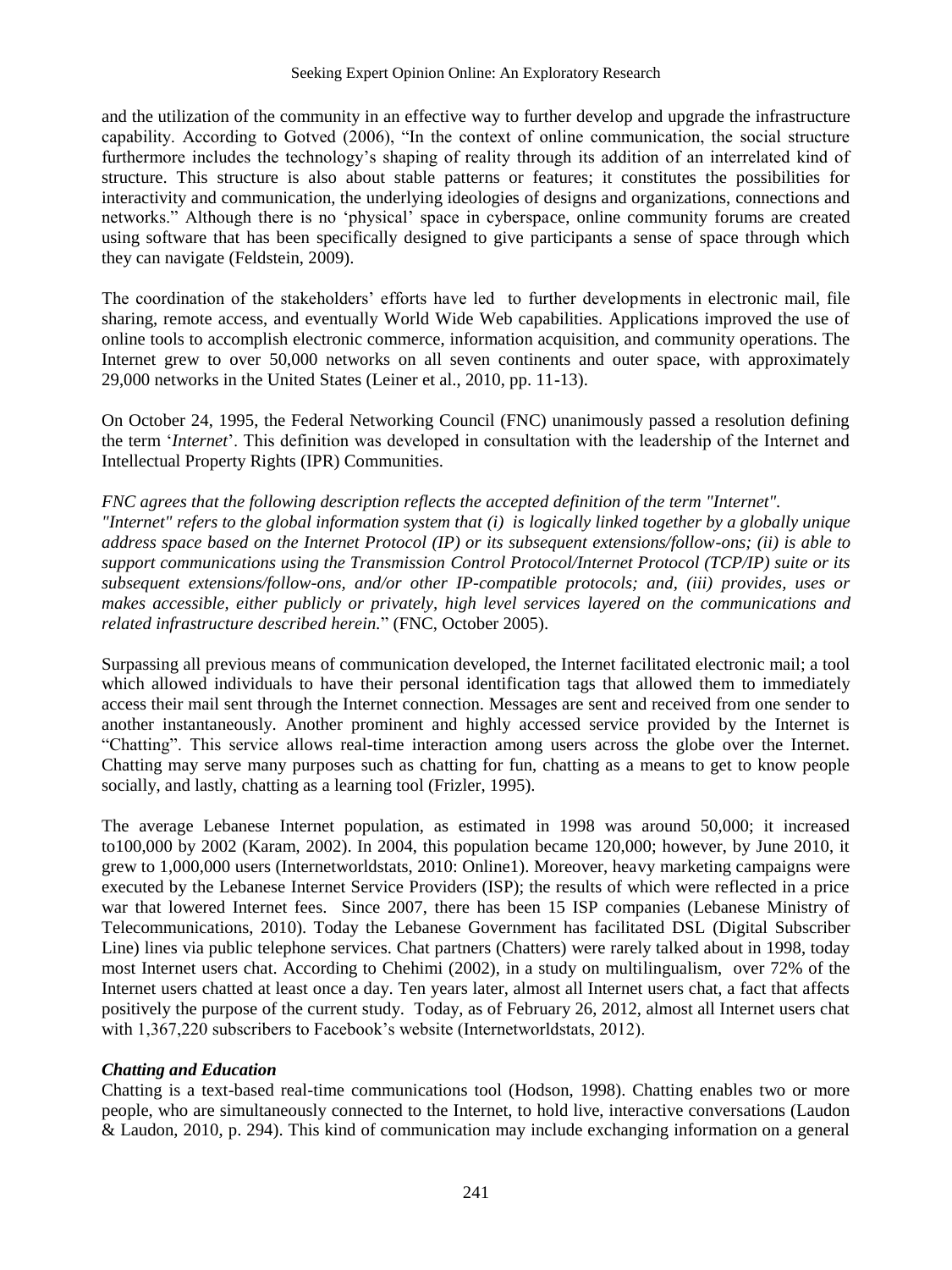chat applet, instant private messages, voice messages through the use of teleconferences, etc. Chat sessions can be ongoing and scheduled for a specific topic, time, and duration.

Traditionally, chatting is not seen related to education, but as a fun avenue: Most people conduct chatting for entertainment. Not only that, chatting does not have a good reputation due to its potential of turning into chaos since chatters often miss the rules and do not follow order; consequently, they make the discussion difficult. Maybe that is why people might not perceive it as a proper educational tool.

However, chatting has the potential to help professionals assess their students' learning by giving them control over the students' interactions with the media, and prompting the learners' reflection (Means, Toyama, Murphy, Bakia, and Jones (2010, September, p. xvi). So, if it is approached adequately, chatting is capable of enhancing the learning experience and opening opportunities for high quality and in-depth discussions (Weber & Lieberman, 2003, p.1).

According to Means et al. (2010, September), online learning has become popular because of its potential to provide more flexible *access to content and instruction at any time, from any place*. Frequently, the focus entails (a) increasing the availability of learning experiences for learners who cannot or choose not to attend traditional face-to-face offerings, (b) assembling and disseminating instructional content more cost efficiently, or (c) enabling instructors to handle more students while maintaining learning outcome quality that is equivalent to that of comparable face-to-face instruction (p. 1).

Moreover, Means et al. (2010, September) assert that different technology applications are used to support different models of online learning. For example, using asynchronous communication tools (e.g., e-mail, threaded discussion boards, newsgroups) to allow users to contribute, at their convenience and using synchronous technologies (e.g., webcasting, chat rooms, desktop audio/video technology), to approximate face-to-face teaching strategies such as delivering lectures and holding meetings with groups of students. Earlier online programs tended to implement one model or the other. More recent applications tend to combine multiple forms of synchronous and asynchronous online interactions as well as occasional face-to-face interactions (ibid).

Chatting, in the last decade, has been given more value as a supporting tool to distance learning (Graziadei, Gallagher, Brown & Sasiadek, 2000; Hodson, 1998). Students enrich their knowledge through chatting and benefit from professionals' points of view on different subjects. It is a way to cover the deficiency of the absence of face-to-face interaction. The fact that there is much more room for asking questions through chatting and probing deeply for answers allows in-depth discussions rather than a physically interactive dialogue. A person would be more reluctant to initiate a conversation –or to break the ice- with someone whom he/she has accidentally met, whilst it is easier to do so on the phone, for example.

A recent research of the U.S. National School Boards Association (NSBA) shows that college students spend equal amount of time at their computers as watching television; moreover, a significant amount of hours on the computer is not used only for video gaming and purely recreational ends, but also for educational activities such as "studying" or "creating and sharing content". Also, NSBA data show that 59% of the children and college students interviewed uses the Internet to download or search for texts and educational content, and to find information or news related to teaching, while 50% uses the network as an extension of the group work done at school: to "do the homework", to connect to virtual classes, to realize collective online works, to receive tutorship and assistance from teachers. Students who are digitally literate or "digital natives (Palfrey & Gasser, 2008)" are increasingly using the web to also socialize and as a way of self expression: 25% of them update their site every week, 30% publish their own blogs, and17% update their site weekly (NSBA, 2007).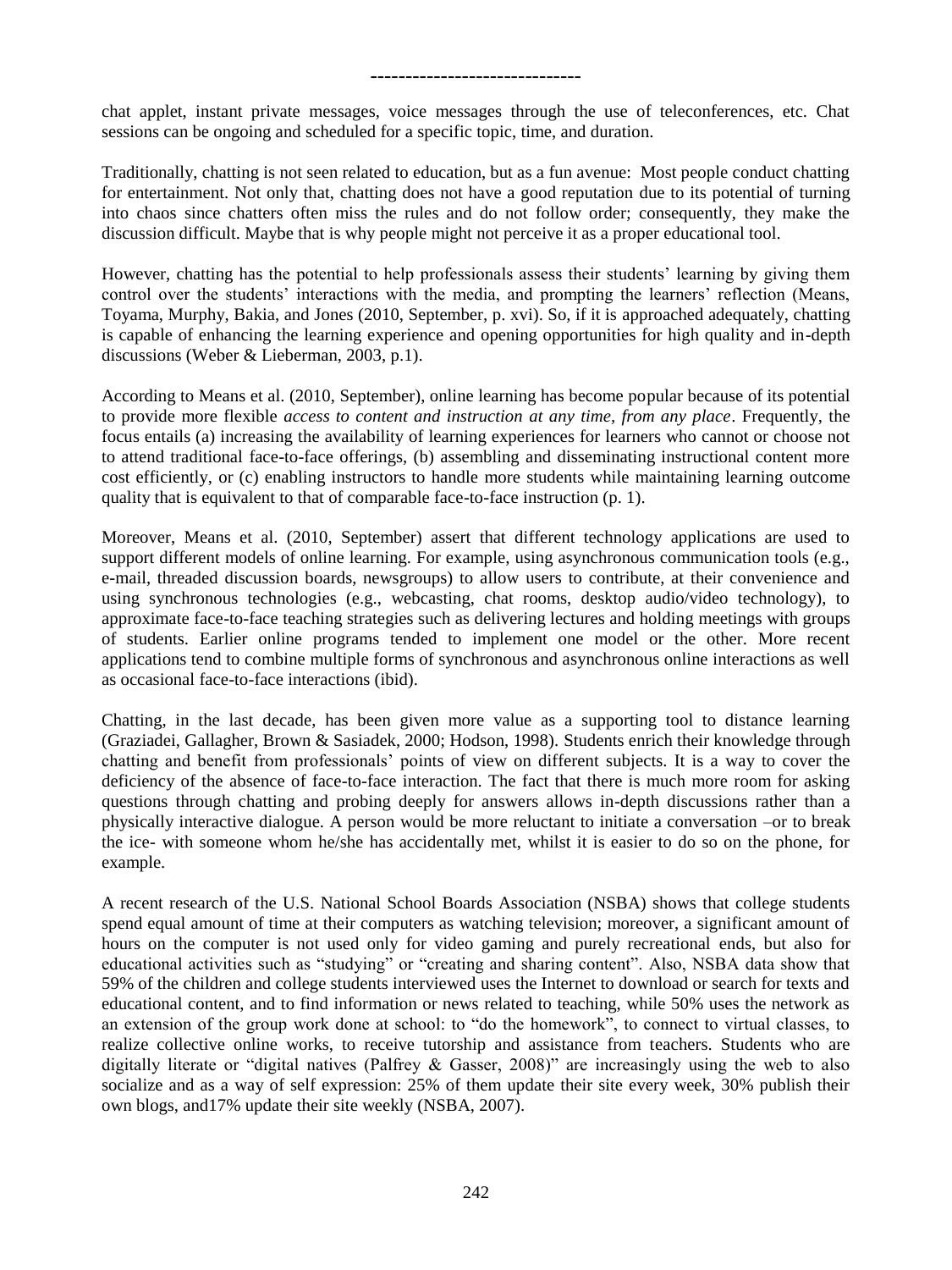According to Foehr (2006), multitasking is a significant feature that characterizes the way in which digital natives approach digital technologies; it is quite frequent, for example, for young people to chat and listen to music while studying, and at the same time remain in contact with the group of peers through Messenger or other instrument for social networking. Moreover, Cavalli, Costa, Ferri, Mangiatordi, Mizzella, Pozzali, Scenini and Paganoni (2009) have observed that digital natives can actually make use of a large amount of social communication tools that represent the well known features of the so called Web 2.0: from Habbo to My Space, from Facebook to Twitter, from MSB Messenger to FriendFeed, from Slideshow to Linkedin, from YouTube to Wikipedia, not mentioning the blogs.

#### *Chatting and Education in Lebanon*

Chehimi (2002), in an exploratory study on assessment of Lebanese student's attitude on chatting on-line, found that 72.5% of the students chat. The chat tool mostly used was MSN (45.8%). Another 45.8% use a mixture of ICQ (I Seek You), MSN (Microsoft Network), and Yahoo. In addition, 62.7% chat for less than two hours per day, 35.6% chat between two and four hours, and 1.7% chat for more than four hours per day. Moreover, Chehimi found that 76.3% of the students chat in English, 10.2% chat in English and Arabic, while the rest use a mixture of languages. Sixty one percent of the chatters are aware of Internet Netiquette; all chat users have e-mails, and 84.7% have Hotmail addresses, 64.4% belong to chat groups, local and international and only 13.6% have their own chat rooms.

As for multilingualism in chatting, Chehimi (2000) found that 90% of the participants use English letters with Arabic sounds (the text sounds Arabic for any Arab reader even if the student does not know a foreign language, but the reader only needs to be familiar with the English phonics-letters and sounds). Furthermore, 85% use a mixture of Arabic and English conversational statements while chatting. Thirty nine percent of the sample uses the mixture of three languages, namely, English, Arabic, and French, but one percent only uses a different mixture of three languages, namely, English, Arabic and Armenian.

What was so amazing in the chat language used among Lebanese students is the mixture of languages that range between two or three languages and sometimes more. This also reflects the multilingual society they live in and in which they were brought up. The flexibility in shifting from one language to another is also salient. A Lebanese student can be addressing some one in Arabic, if the respondent answers in French, the Lebanese student tries to make use of his/her French even if it is not that good. This is what makes a Lebanese so unique among the Arabic - speakers; they have high flexibility in the use of languages. Finally, Chehimi found that when one accessed a chat room administrated by Arab chatters (Saudi, Syrian, or other non Lebanese), the use of written Arabic (using Arabic letters and sounds) was salient; whereas, in Lebanon's rooms (administrated by Lebanese) the use of written Arabic was rarely seen.

Hejase (2000, 2004) conducted an exploratory study using chatting as a learning and a research tool in management topics. The study was conducted between 1998 and 2002, on two groups of MBA students (166 and 243 students) from the Lebanese American University (LAU)—Beirut, Lebanon. Students' Internet use initially was concentrated mainly into browsing and searching for topics, but very few chatted, leading to some students withdrawing from the study; specifically, 19% (first experiment) and 17% (second experiment). However, students who continued completed the experiment successfully. Since then, and after two years, students have been getting the best of chatting by gaining the ability to analyze collected information critically, at the same time expanding their social networks to include foreign professionals. It is worth mentioning that students reported in their findings that they were inclined to appreciate the American Online Experts' inputs about the management topics in question; a fact which the students labeled 'practicality'. Other professionals, belonging to different nationalities, varied in their approach due to their ethnocentric preferences.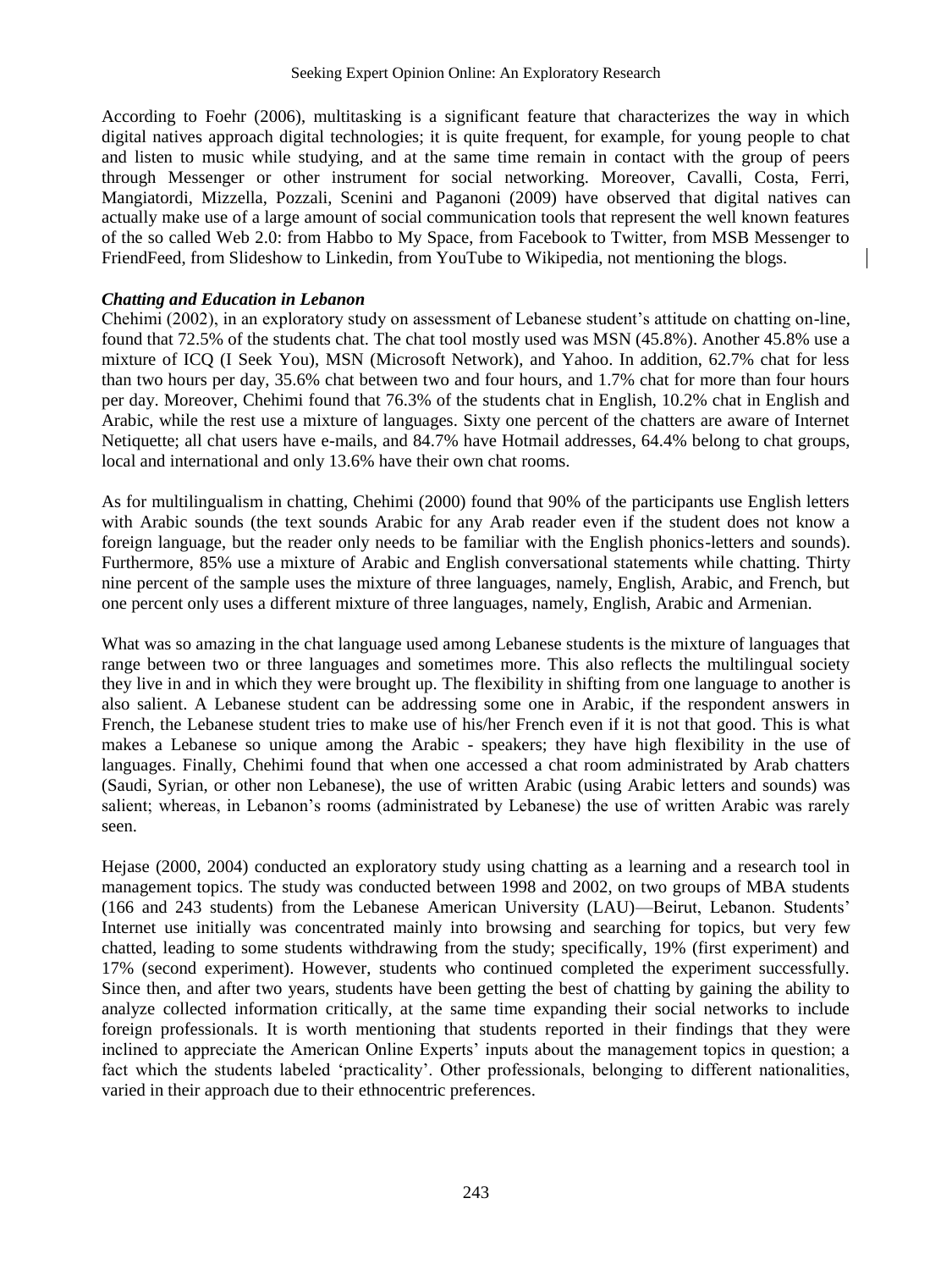As for the overall learning experience of such an exploratory research tool (chatting), although it was not generalized because of its limited application in one university, it gave good motivation to include chatting in the syllabi of management courses.

The observed positive impact on the students, as reflected through their comments after the assignment in posterior semesters, was encouraging. The implications of the aforementioned research matched very much those observed by Frizler (1995) who used the online learning as an educational tool in English. She found the following improvements:

- Exposure to natural language outside the classroom
- Collaboration among participating students
- Student's responsibility for learning
- Motivation and enjoyment of the learning process (even if realized at the end of the exercise)
- Cross-cultural communication
- Awareness of global issues and concerns (as taken from professionals and experts)
- Creative outlets and opportunities for publication (in this case the continuous communication with selected respondents)
- Development of computer skills.

Adding to the above, skills learnt in the current research were

- Development of Internet literacy
- Development of chat programs literacy, including ethics, symbols and chat abbreviations and acronyms
- On-line collaboration

However, the research using chatting faced many limitations. The most prominent ones were (Hejase, 2004):

#### *Lack of a Formal Technology Acceptance Assessment*

The researcher did not conduct a formal assessment of students' attitude toward using chat programs.

#### *Students Resistance to dedicate extra effort to learning the use of chat programs*

42 students did not submit the assignment because they simply refused to take the challenge of this assignment. Many others lacked chatting experience so they were not skilled in attracting professionals to respond to their attempts to start online conversations. This group later decided to use emails.

#### *Accessing Chat Programs on Campus*

Internet Relay Chat (IRC) was intended to be the principle program to use for chatting. However, due to the Information Systems Department Firewalls (filters to protect information inside the university), IRC could not be approached through the on-campus Internet Labs. Therefore, most of the chat users accessed the program from their homes or from Internet Cafes in the city of Beirut. Other chat programs were accessed as well.

#### *Accessing Information from Selected Chat Sites*

Difficulties reported varied from connection problems, to saving the chat conversations—especially if connected via a JAVA browser, to electricity outages that were common to Lebanon as a consequence of the war aggressions at that period.

#### *Accessibility to Professionals in the Chat Rooms*

Most of the experts or professionals that chatted during the day were people who accessed the system during work breaks or at the end of the day. The probability that managers were willing to dedicate this brief time to technical and profession- related discussions was considerably small.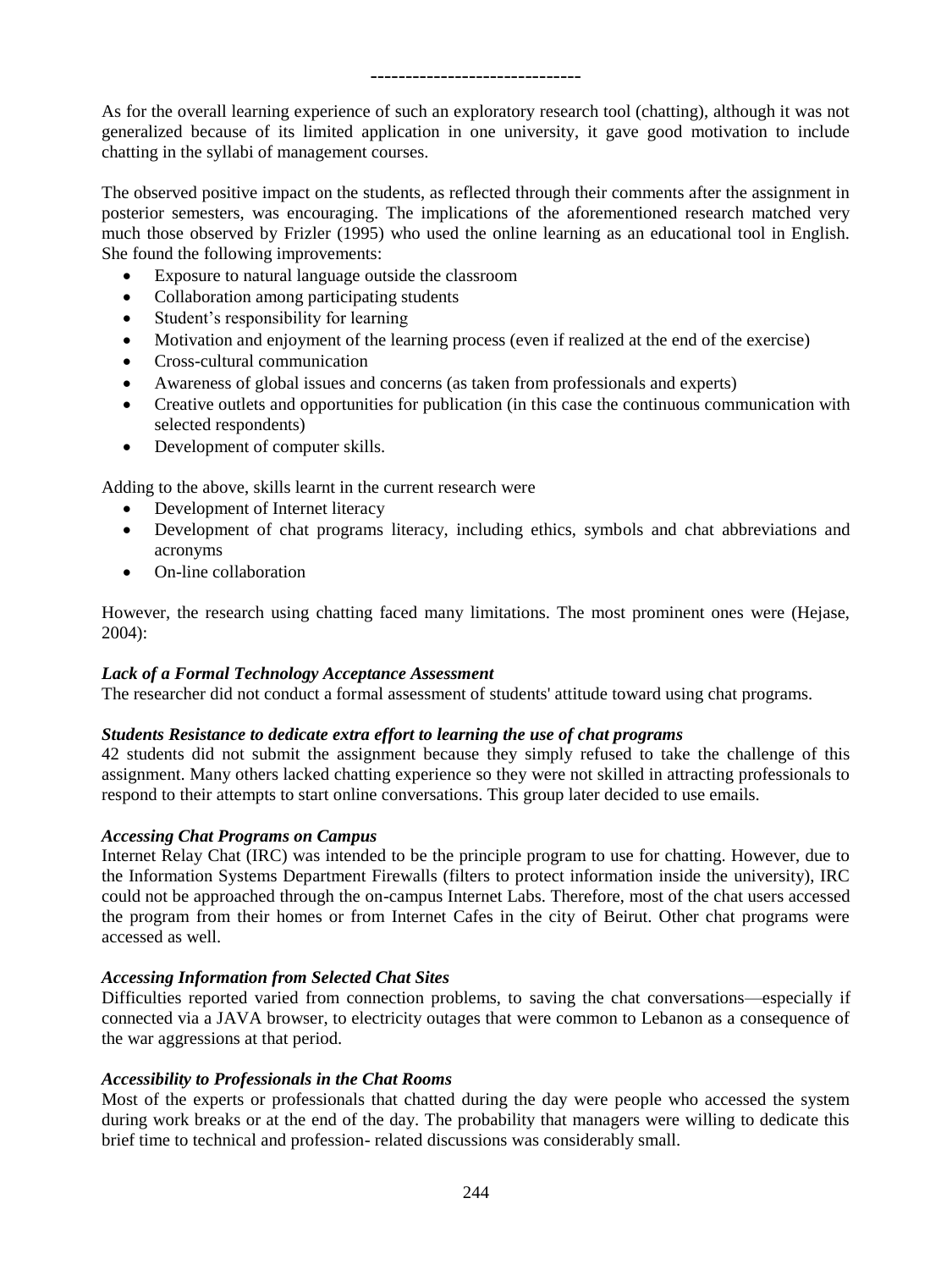#### *Indecent Language & Highly-out-of-place Comments*

Although most chat rooms advertise that their environments are controlled for unethical behavior, still many persons throw in offensive statements.

#### *Multi Party Chatters in Different Subjects at One Time*

Multi party chatters environment may cause loss of control of the conversation, since the full concentration and seriousness of a potential manager is very hard to achieve; a fact that probably will lead to poor quality and quantity of shared information and knowledge.

#### *Credibility of Chatters*

Being a resident of the virtual community of the Internet, one feels unbounded to the rules of providing real identities in a conversation.

#### *The requirement to Chat with Five Different Managers from Five Continents*

Most students were upset of this requirement that sounded impossible at some point since the heaviest users of Internet chatting are Americans. However, students were told to be creative in their selections, like chatting with Americans abroad working for foreign companies.

As for the components that should be present in order for a person to be able to chat, they are: **Hardware**: Computer, modem.

**Software**: Internet software (e.g. internet explorer), in some cases a chat software is needed (ICQ, Yahoo Messenger, MSN Messenger, …).

**Accessibility to a network**: Internet connection via an Internet Supply Provider (ISP), Local Area Network (LAN), World Area Network (WAN).

**Willingness to chat** (it is not enough to have the previous components to do chatting, many people have them, yet use it for Internet access only).

**Knowledge**: The know how to use chat software or chat sites.

According to Smith (2006), the virtual community has certain rules that should be followed by all members to make their conversations more manageable and understandable. The virtual community is characterized by having most of the interaction verbal rather than behavioral and virtual rather than physical. Therefore, certain acronyms reflecting virtual overt behavior in a typed form are used. Rules are also necessary in chat sessions, especially when the chat session is conducted for educational purposes (Para. 9-10).

#### **The Way Chatting is Conducted**

As stated earlier, while chatting, synchronous forms of communication occur at the same time; hence, all participants have to be on-line in order for communication to take place. There are a number of applications that fall into this category, and the list is growing. Simply write chatting on a search engine and there will be a huge number of alternatives.

Of the many forms of synchronous communication (Netphone, Video conferencing, interactive games, and Chat), chatting is the approach used in this study. Chat is a system that permits users to exchange messages between computers in real-time. Chat can be conducted via many channels, for example, chat rooms, discussion groups, and instant messenger.

According to Neuage (2004), Internet conversation following any of the approaches involves two paradigm shifts. To bring into being an "electronic interactive conversational analysis" requires a crossover between print and conversation-based analysis and theorization. Firstly, there is the shift from print to soft copy. Computer interactivity can have several voices going at once or a synchronous communication. An example is in chat rooms where there can be multiple conversations involving many parties. One does not wait for the response. A second paradigm shift is on the notion of "discourse". There are further developments taking place in the Internet interactive environment. That is, there are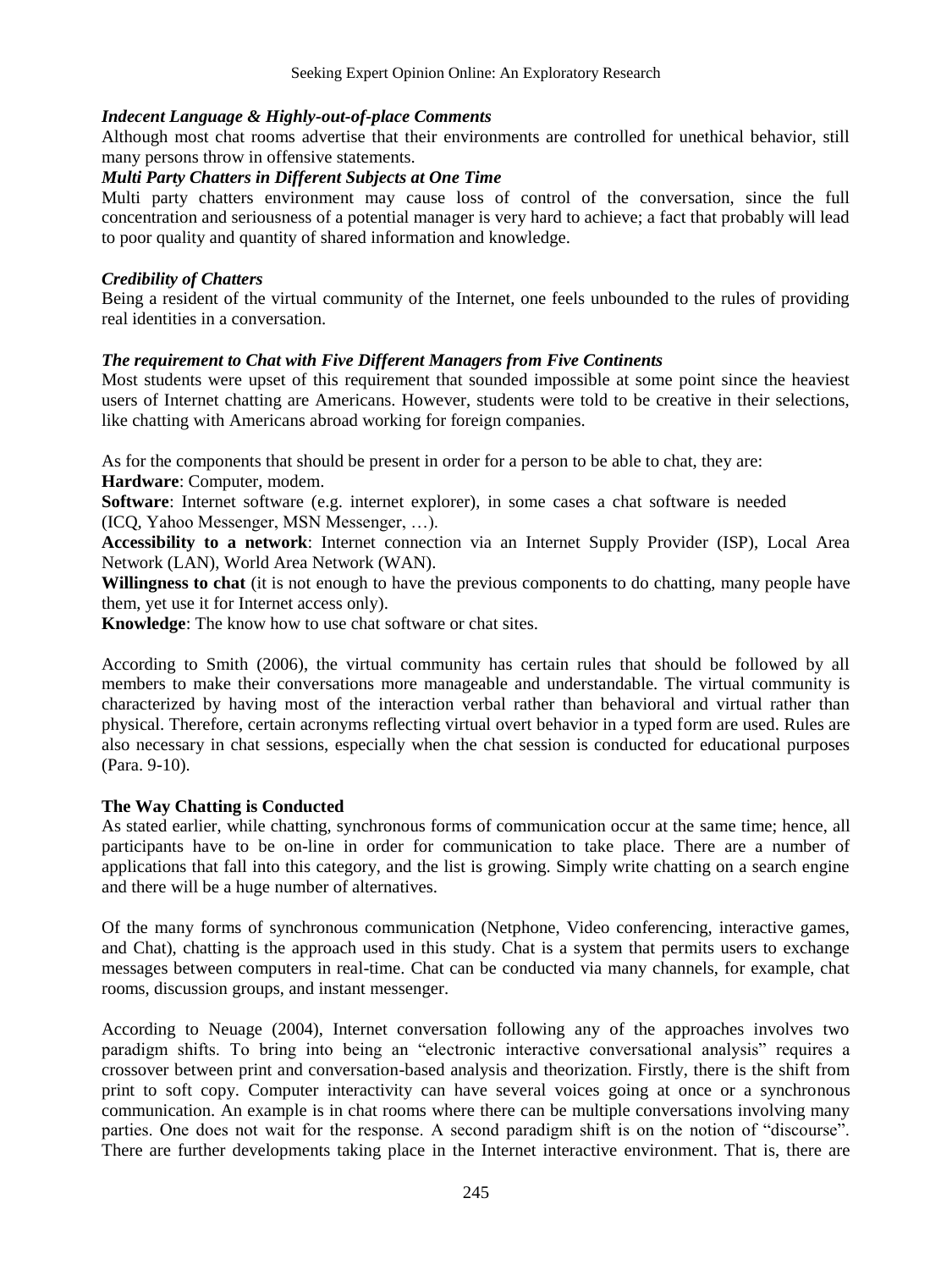shifts from e-mail and discussion groups to instant messaging. Instant messaging allows participants to create their own private chat channels. The instant messaging system alerts a person whenever someone on his/her private list is online, the targeted person can initiate a chat session with that particular individual (pp. 30-35).

All new methods of communication via Internet are opening the way for education to be transmitted in several ways. A combination of the tools described above would enable the information recipient to gain as much knowledge as possible in the most advanced, self-paced and exposed methods available at the turn of the new century. Moreover, distance learning projects can also make available a wealth of educational resources to improve local educational and training capabilities, offering cost saving and effective alternatives to overseas studies (Guessoum, 2000).

#### *The Pedagogy of Chatting*

The last decade has presented multiple research efforts on the pedagogy of learning via the Internet. Olcott and Wright (1995) insist on the fact that the responsibility for instructional quality and control, the improvement of learning and the aggregate effectiveness of distance education still rests on the faculty.

Dietz (1998), as quoted by Hodson (1998), outlines the basic instructor/student interactions in the traditional learning process which include pre-, post- and in-class materials, instructor and student questions, gauging students' reactions and evaluating students' comprehension. These interactions should be also found in E-learning. Finally, Graziadei et al. (2000), Johnstone (1992) and Twigg (1992) affirmed that technology does not guarantee productivity; but coupled with changes in pedagogy, economies of scale, and a paradigm shift to individualized, self-paced mastery learning, technology can make greater learning productivity possible.

Chatting can be considered and applied as a tool for electronic learning (elearners.com, 2010: Online). E learning is a type of learning that uses a network, which may be a LAN or WAN, for the delivery, interaction, and facilitation. E-learning may be realized through several approaches, which are:

- 1. Distance learning: It is learning in which the instructor and the students are physically in separate locations. It can be either synchronous or asynchronous.
- 2. Computer based training (CBT): It is the training or the instruction where a computer program provides motivational feedback in place of a live instructor.
- 3. Web based training (WBT): It is the training which is delivered over a network (LAN, WAN, or Internet). (elearners.com, 2010: Online).

According to Gomez-Mejia, Balkin and Cardy (2010), using CBT and WBT for e-learning has been increasing in popularity because this approach offers content and administration of the training. A general estimate is that companies can reduce their training costs by 50 to 70 percent by using elearning because individuals can access training at anytime and from any place where an Internet connection is available (p. 283).

Learning can be both synchronous (which is any chatting where interaction happens simultaneously in real-team) and asynchronous (any chatting event where interaction is delayed over time). Moreover, the phrase "Asynchronous Learning" is often used in discussions by people who encourage distance learning. According to Wilson (1997), one has to strike a careful balance in the tradeoff between synchronous and asynchronous time. Discussion Forums for example, are in asynchronous form (Forum: Smaller topic areas within a conference are called forums; they provide the conference with its structure of conversation). While, Net meeting chats are held in real time and therefore count as synchronous learning. Synchronous chat programs allow individuals, at a distance, to communicate via computers more or less in real time. One is able to post comments and have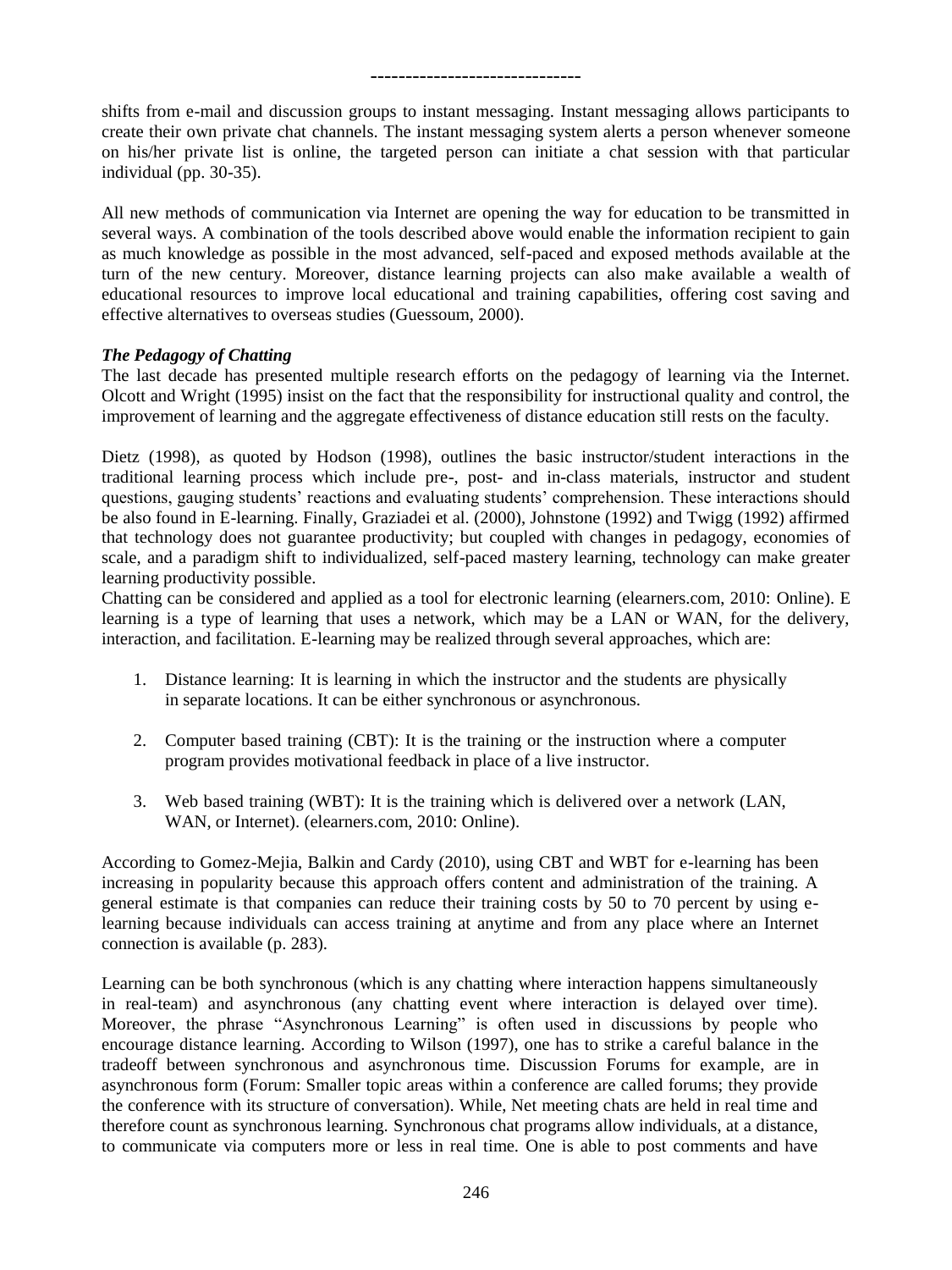others see and respond immediately to them. Of course, the individuals have to be connected at the same time and be logged onto the system. So, one has to coordinate with another for a meeting time to get together online when one wants to use the program (Hodson, 1998, Wilson, 1997). Table 1 shows advantages and disadvantages of both methodologies (Hejase, 2000).

| <b>Synchronous Interaction</b>               |                                                  |
|----------------------------------------------|--------------------------------------------------|
| <b>Advantages</b>                            | <b>Disadvantages</b>                             |
| Multiple interaction                         | Frozen screens during communication              |
| Negotiation of meaning                       | Requires moderate typing skills                  |
| Thinking in target language                  | Might require highly cultured individuals        |
| Fosters sense of belonging                   | Time constraint                                  |
| Relaxed environment                          |                                                  |
| Share thoughts                               |                                                  |
| <b>Asynchronous Interaction</b>              |                                                  |
| <b>Advantages</b>                            | <b>Disadvantages</b>                             |
| Elimination of time & distance constraint    | Asynchronous interaction (not real time)         |
| Shift in authority from teacher to student   | Delays in distribution of messages               |
| Saves paper                                  | Too much information for recipients              |
| Immediacy of response (student gets answers  | Lack of opportunity for immediate negotiation of |
| directly not after class session ends)       | meaning can result in flaming                    |
| Reaches many students at one time, with ease | Do not share thoughts                            |

| Table 1. Advantages and Disadvantages of Synchronous and Asynchronous Interactions |  |  |  |  |  |  |
|------------------------------------------------------------------------------------|--|--|--|--|--|--|
|------------------------------------------------------------------------------------|--|--|--|--|--|--|

Chatting can facilitate the learning process. It allows instructors to do oral online quizzes, which is a good method of evaluating what has been taught. Oral quizzes, moreover, increase the interaction between the instructor and the students as it allows better understanding of concepts. Oral quizzes increase instructorstudent interaction by means of a dialogue where information is continuously added up; thus, creating value and educational benefits. For example, distant learners who do not have frequent interaction with their instructors may not understand the sought after concepts; however, when a student is questioned, he/she him/herself will know to what extent he/she had grasped the assigned material/ concepts/ knowledge.

The value added implication of chat is that it preserves a running record (log) of an entire conversation that can be referenced. This makes it a particularly effective real-time communication means for anyone with short term or auditory memory impairments (Uncivilization.net, n.d.).

Inviting guest speakers to chat sessions is another good way of online instruction; it allows students to share their information and benefit from professionals' opinions. According to Feldstein (2009), online communities are all about sharing. Members share their opinions, advice, experiences, and stories.

*Besides the educational use of chatting, it is a cost effective communication tool; the Internet rate per hour is less costly than a far telephone call. Above and beyond, chat is used for marketing and promotional purposes. Company's presentations as well as advertisement are done via Internet. An increasing number of companies hire people to present their products online using people's free time to promote their goods, supposing that people chat in their free time.* "Customers today have more control and influence with the brand than ever. We need to make sure it's give and take —a two-sided conversation, with both parties having responsibilities in the interaction.‖ Ann Glover**,** Chief Marketing Officer, ING Insurance U.S. (IBM Global CMO Study, 2011, p. 2).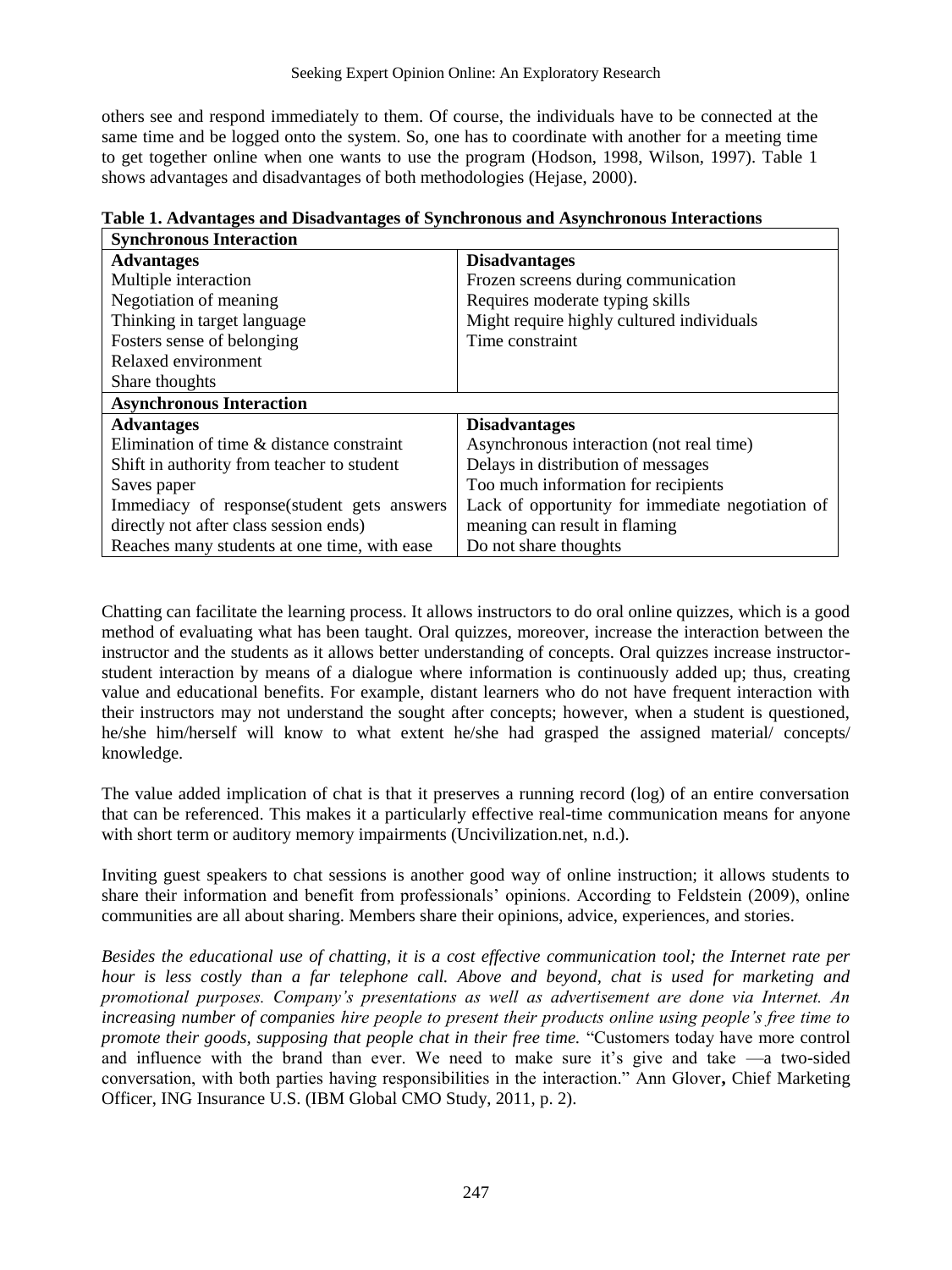Chatting is not free from limitations that can be reflected on its probable pedagogical use. Randomly built chat sessions are not very reliable in terms of educational value. Many times, people, being not exposed to direct interaction, are encouraged to pretend; a thing they do not do in real life for fear of being detected. In other words, people, having a hidden personality, may not be honest enough to present information- why should they care?

Thus, chatting cannot be considered an ultimate instructing method. Learning should not totally depend on online chatting. It is true that it assists learners to get an answer in a minute than probing for hours to find it; however, chatting reduces the students' ability to self-learn by doing and exploring, which is one of the learning objectives.

Chatting, being a synchronous tool, poses a major problem for learners if line-disconnection, overloaded servers, and improper connections happened; a fact which is currently common and frequent in Lebanon.

#### *Recorded Experience of Web-Based Courses*

Researchers of the current study were interested in investigating the benefits and the difficulties encountered by other institutions in their application of web courses. In order to investigate this question, the results of three evaluations of web courses at other institutions are compared.

The first example is given by Hara and Kling (1999) of Indiana University. The authors point out that 'many advocates of computer-mediated distance education emphasize its positive aspects and understate the kind of work that it requires for students and faculty.' In their evaluation of a small web course offered by one of the major US universities, they uncovered a range of frustrations and difficulties students faced which actually inhibited their learning at both conceptual and affective levels. The main problems they identified were:

- o lack of prompt feedback by the tutor
- o ambiguous instructions on the web
- o technical problems.

Furthermore, they noted that students' expectations about the course affected their satisfaction with it when the materials or instructions diverged from the students' pre-conceptions.

In a second example, in a graduate health services planning and policy web course at California State University, Bakersfield, the evaluator (Alexander, 1999) revealed that promoting collaboration amongst the students was more problematic than anticipated and concluded that IT used in an exploratory/constructivist model provides excellent opportunities for collaboration... provided care is taken in promoting collaboration, and in presenting and structuring assignments around these communities (p. 22).

Other important findings were that students needed practical and applicable IT instruction and guidance in the learning process, and that acquiring new IT skills was a time consuming task for students.

A third evaluation of a web course comes from the University of British Columbia and concerns a graduate course on distributed learning. The evaluators, Bartolic-Zlomislic and Bates (1999), found that their course was overloaded and the work had to be reduced in subsequent presentations, adjustments had to be made to the conference structure and small group sizes, and the collaborative assignment provoked mixed reactions from students. Some students would have liked a more applied focus to the course and others complained of poor moderation, unanswered questions, and intimidation. Nevertheless, the course was overall very successful and the value of online, asynchronous interaction, access to web resources, collaborative work and ease and flexibility of the web as a delivery medium created a rich learning environment appreciated by most of the students.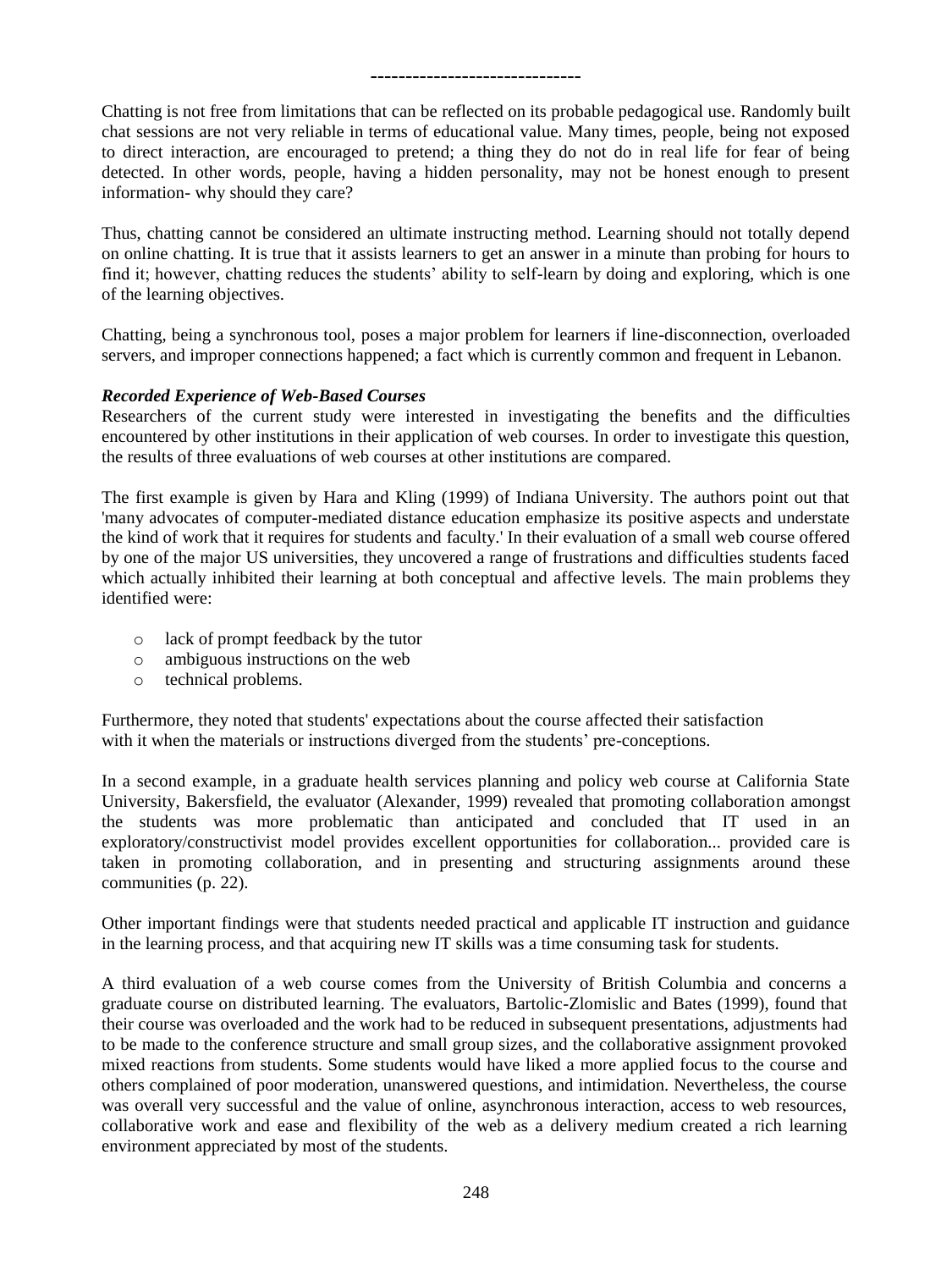## **2. Research Methodology**

This paper is exploratory-intent based to assess awareness, response, attitude and willingness to apply chatting as educational tool by a selected group of MBA students at the American University of Science and Technology (AUST) – Beirut, Lebanon. It investigates the extent to which the selected sample of MBA students are aware of the presence of foreign experts ready to share their knowledge, and to assess the extent that students would take to broaden their insights of contemporary management topics using chatting outside the classroom environment. In addition, the purpose of the study is to assess to what extent MBA students are able to develop their knowledge of selected management topics by seeking experts' and professionals' opinions online.

The research instrument consists of chat programs. Data collected for this study consists of the results and evaluations of the experimentation with a chat assignment that was part of the "Contemporary Management" course during the academic year 2009-2010 The sample population consisted of 78 MBA students registered in four "Contemporary Management" classes. Usually, every student class population is stratified along gender, academic status, computer and Internet literacy and academic performance.

#### *Tools and Systems Used*

The principal target tool for this research is Chat Programs. The objective is for students to gain professional hands-on insight into the management topics reviewed and discussed in class by chatting or accessing professionals and experts online. Case studies used in class are becoming insufficient to make students sense success or failure of the management concepts. Chatting is intended to be used in this experiment as a value-added tool that may bring life to the abstract topics of management, therefore providing a vivid experience as reflected by professionals who are surfing the Internet and meeting in chat rooms, e-conferences, forums, or other.

Moreover, the researchers seek to confirm what Carlacio and Heidig (2009) aimed at in their research. That is, first, helping students develop a more robust understanding of literacies, particularly those that occur in hybrid spaces: online and on paper. Second, enabling students to be more sophisticated information gatherers and discerners when they work on their assignments, whether they use library resources — digital and print—or when searching the web (p. 3).

#### *Chat Research Assignment*

Students chose contemporary debated management topics, for example organization culture, business ethics, and business ecosystems to research. Students reviewed the literature about the topic and prepared a formal report before selecting five ideas of personal interest that reflect innate needs, work experiences, and self-learning goals. They summarized the ideas of interest into brief statements that are not to sound as definitions, in-depth philosophical arguments, or just having fun chat conversation.

Students conducted chats about the selected topics, and obtained responses from professionals and experts who were willing to share their views, therefore, shedding light on personal practical work approaches and offering new insights of the management theories students dealt with in class.

Students had to stick to using chatting as their first priority tool to establish contact. The target professionals should belong to either one of the five different continents. Students were instructed that if, prior to a two-week period to the assignment's deadline no success is achieved in using chatting fully, then they could complement their assignment by using emails or postings to forums and electronic billboards to finalize the given assignment. However, they would gain less credit on the reported assignment if emails only were used.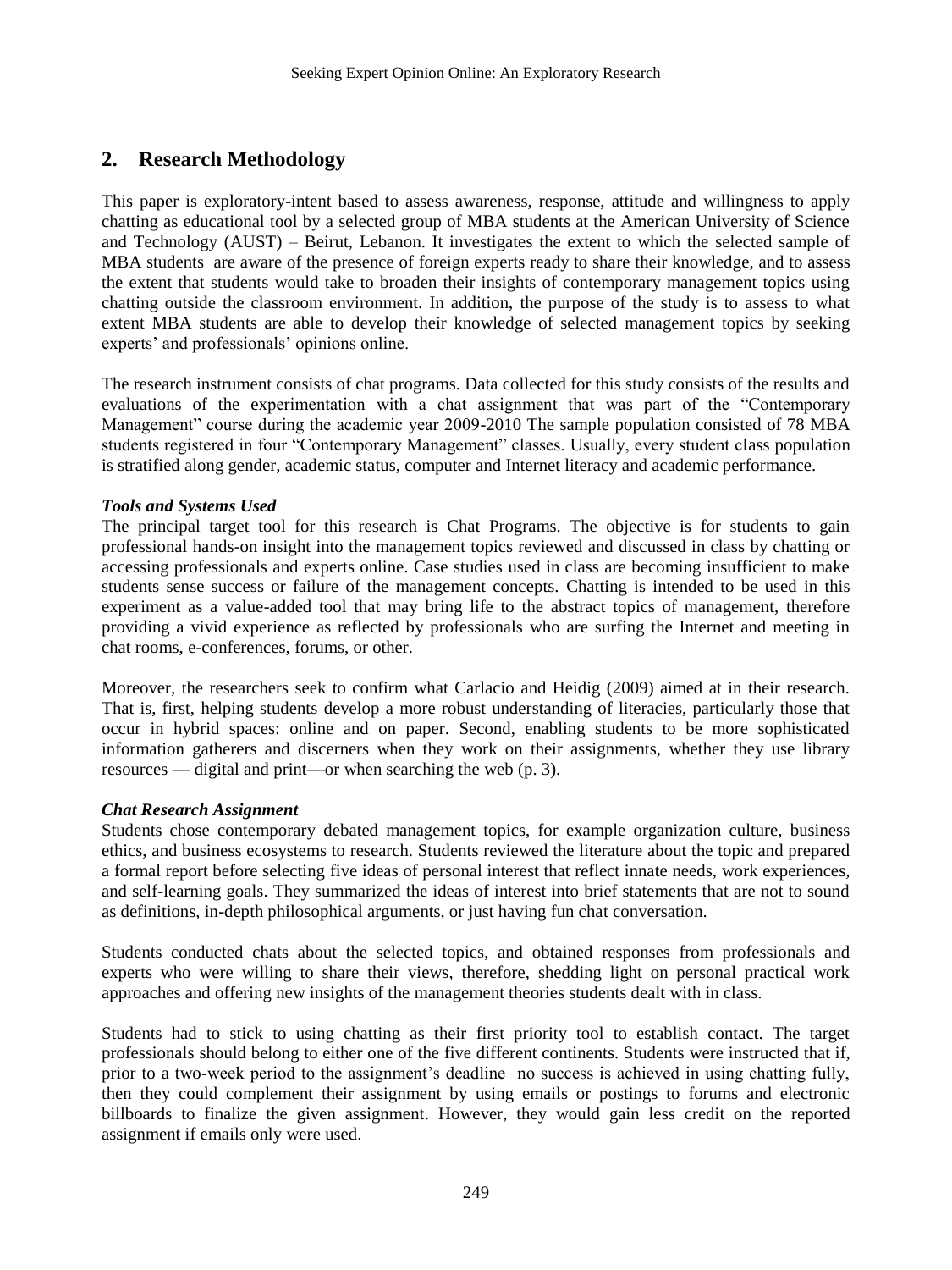Students reported the responses using critical thinking approach. Students highlighted notable cultural differences among the responses, and included in their conclusions a general critique of their assignment.

## **3. Data Analysis**

This study lasted for two semesters, between 2009 and 2010, during which the selected sample of MBA students' familiarity with chatting improved. Students' Internet use initially was into browsing, searching for topics and chatting for fun. Few students chatted for the sake of acquiring expert knowledge from professionals online.

#### *Sample Demographics*

Findings of the research showed that students, on the average, were 44.87% males (35/78) and 55.13% females (43/78). 15.4% were graduating students (fourth semester), 25.6% were second semester students, 29.5% were third semester students, and 29.5% were new comers. Details are provided in Table 2.

| Class No. 1 (22 Students)    | Class No. 2 (31 Students)       |  |
|------------------------------|---------------------------------|--|
| Gender                       | Gender                          |  |
| Male                         | Male                            |  |
| 50 % (11)                    | 51.6 % (16)                     |  |
| Female                       | 48.4 % (14)                     |  |
| 50 % (11)                    | Female                          |  |
| <b>Education Status</b>      | <b>Education Status</b>         |  |
| $36.5\%$ (8)                 | 29.0 % (9)                      |  |
| First semester               | First semester                  |  |
| Second semester $22.7\%$ (5) | Second semester<br>25.8 % (8)   |  |
| Third semester $31.8\%$ (7)  | Third semester<br>22.6 % (7)    |  |
| Fourth semester $09.0\%$ (2) | Fourth semester<br>$22.6\%$ (7) |  |
| Class No. 3 (11 Students)    | Class No. 4 (14 Students)       |  |
| Gender                       | Gender                          |  |
| Male                         | Male                            |  |
| $36.4\%$ (4)                 | 28.6 % (4)                      |  |
| Female                       | Female                          |  |
| 63.6 % (7)                   | 71.4 % (10)                     |  |
| <b>Education Status</b>      | <b>Education Status</b>         |  |
| 27.3 % (3)                   | 21.4 % (3)                      |  |
| First semester               | First semester                  |  |
| Second semester $27.3\%$ (3) | Second semester<br>28.6 % (4)   |  |
| Third semester               | Third semester                  |  |
| $36.4\%$ (4)                 | $35.7\%$ (5)                    |  |
| $09.0\%$ (1)                 | Fourth semester                 |  |
| Fourth semester              | $14.3\%$ (2)                    |  |

#### **Table 2. Sample Demographics**

#### *Computer Literacy*

All students are acquainted with computer use generalities. All students have access to at least two computers other than their own, and all are trained to use Microsoft Office tools including Word, Power point, and Excel. However, when looking into their Internet literacy, one could discern that the different classes had a non-uniform distribution of Internet knowledge. This could be related to the simple fact that students are mostly acquainted with the Internet as a search tool for academic knowledge or for fun only. This result is delineated in Table 3 that shows that the overall Internet literacy levels' averages (based on 78 students) are as follows:

 **None 15.4 % (12/78 students) Some 17.9 % (14/78 students) Good 52.6 % (41/78 students) V. Good 14.1% (11/78 students)**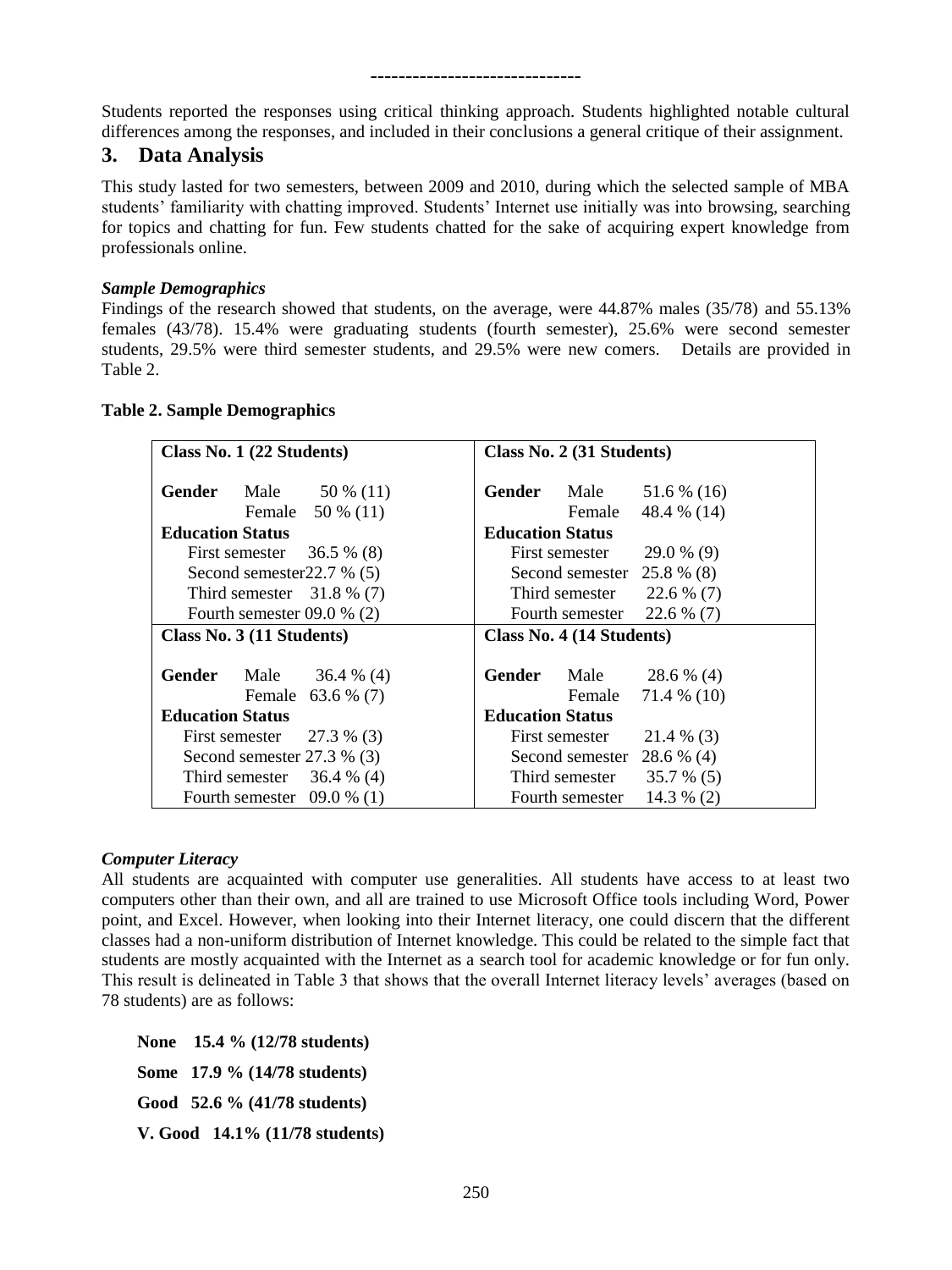It is important to mention that Internet literacy refers to browsing skills, information search, navigation between Internet and Microsoft office word, email and chatting.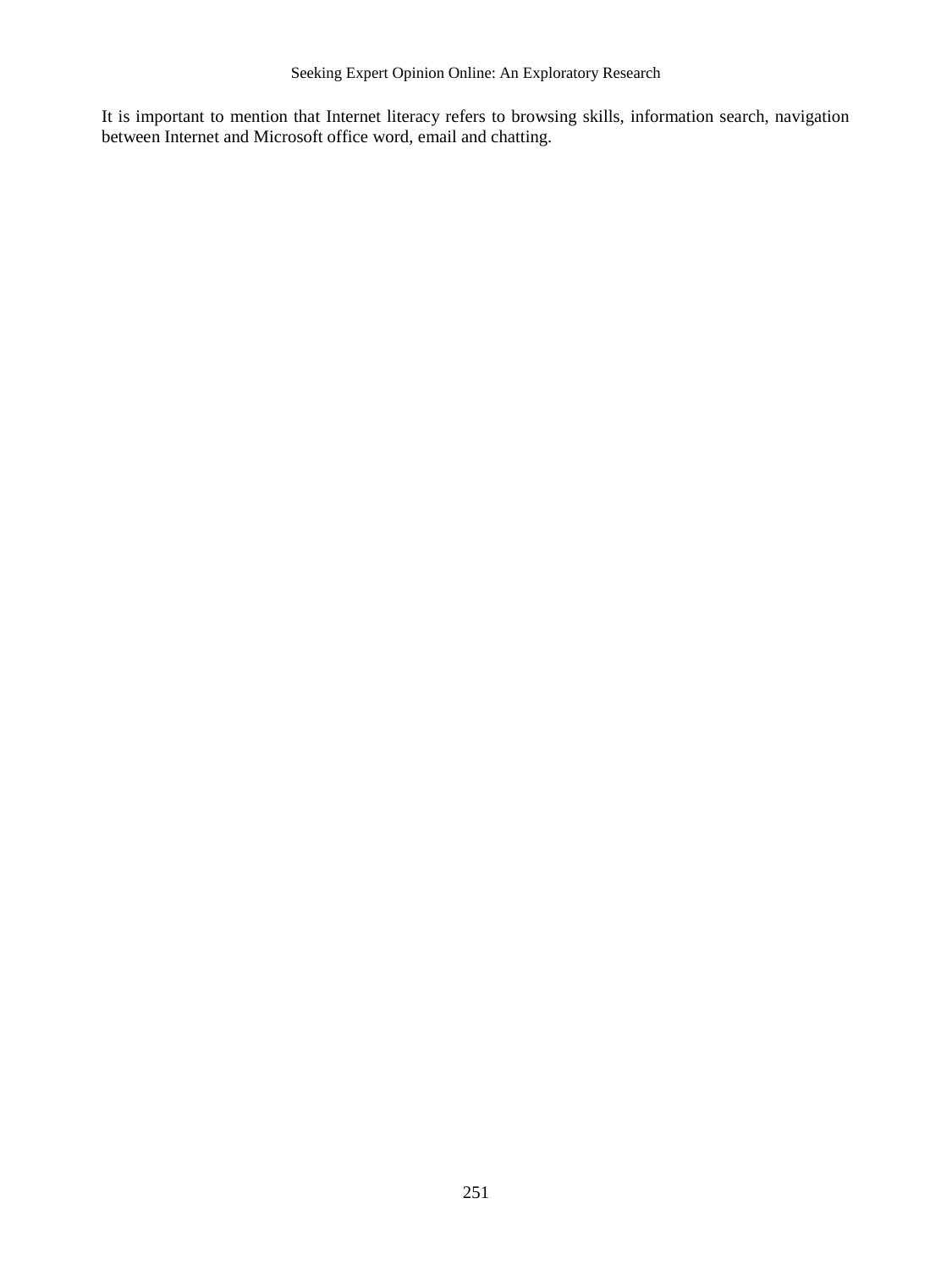#### **Table 3. Sample Internet Literacy**

| Class No. 1 (22 Students) | Class No. 2 (31 Students)             |
|---------------------------|---------------------------------------|
| <b>Internet Usage</b>     | <b>Internet Usage</b><br>$12.9\%$ (4) |
| 22.7 % (5) None           | None                                  |
| $18.2\%$ (4)<br>Some      | $16.1\%$ (5)<br>Some                  |
| 45.5 % (10) Good          | $61.3\%$ (19)<br>Good                 |
| 13.6 % (3) V. Good        | $09.7\%$ (3)<br>V. Good               |
|                           |                                       |
| Class No. 3 (11 Students) | Class No. 4 (14 Students)             |
| <b>Internet Usage</b>     | <b>Internet Usage</b>                 |
| $09.0\%$ (1)<br>None      | None<br>$14.3\%$ (2)                  |
| 27.3 % (3)<br>Some        | $14.3\%$ (2)<br>Some                  |
| 45.5 %<br>(5)<br>Good     | 50.0 % (7)<br>Good                    |
| V. Good<br>18.2 %<br>(2)  | 21.4 % (3)<br>V. Good                 |

#### *Students' Compliance with the Assignment*

Students decided to follow different approaches to comply with the requirements of this assignment. Three approaches were identified, depending on the students' initial success in chatting. Those who decided to switch to other methods established the initial contact using chatting. The methods employed were

Using Chat Rooms Using Management Forums & Expert Billboards Using Emails

Figures 1 and 2 show the addresses of the first two tools used. As for emails, students differed in their contacts according to their search for professional and academic persons around the globe.

#### **Figure 1. Using chat rooms**

MSN Instant Messenger [www.livebusinesschat.com](http://www.livebusinesschat.com/) [www.twitter.com](http://www.twitter.com/) [www.facebook.com](http://www.facebook.com/) Yahoo Messenger [www.ebuddy.com](http://www.ebuddy.com/) (Web and Mobile Messenger, Multi Network Chat for MSN, Yahoo, ICQ, AIM, Google Talk, Facebook) [www.Mibbit.com](http://www.mibbit.com/) (ajax IRC client) [www.irc.efnet.pl](http://www.irc.efnet.pl/) Gmail Chats: chat room communication

#### **Figure 2. Using Management Forums & Expert Billboards**

[www.LinkedIn.com](http://www.linkedin.com/) [www.theforumlounge.com](http://www.theforumlounge.com/) [www.ukbusinessforums.co.uk](http://www.ukbusinessforums.co.uk/) [www.youngentrepreneur.com](http://www.youngentrepreneur.com/)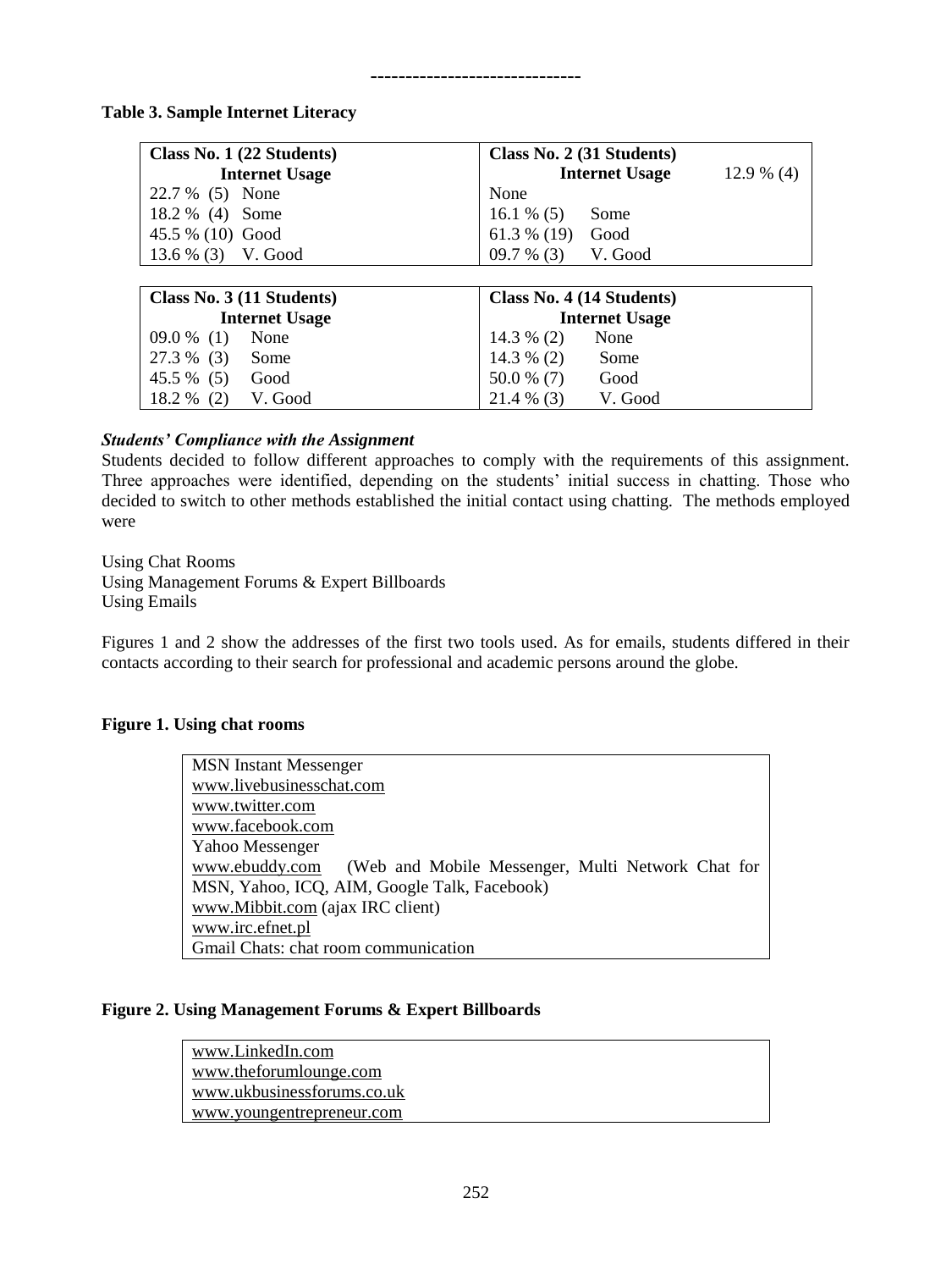Many of the students who never chatted before had hard time to continue solely with chatting, so, they relied heavily on the use of emails to comply with the requirements of the assignment. Students who did not use chatting were informed that they will not get the assigned grades as compared to the students who did comply with the full assignment requirements, except if they show a creative analysis of their findings. 15.4% of the students involved relied solely on emails: they started their search by using chatting, later by using major search engines to locate international businesses, then, emails were picked from the web sites for the discussion of topics.

## **4. Results and Findings**

The combination of chat and email based assignments were graded according to their abiding of the following requirements:

- 1. the preparation of a short research report about "Business Ethics" and "business Ecosystems"
- 2. the usage of chat as a principal program, then professional postings or emails
- 3. the presentation of a copy of the conversations and / or emails
- 4. performance of a critical analysis of the answers
- 5. the overall conclusion and lessons learned

Results of the four classes appear in Table 4. Four grade categories could be observed / distributed between the grades "A to D".

| Category            | Overall (78)  | Males $(35)$  | Females (43)  |
|---------------------|---------------|---------------|---------------|
| Grade of A achieved | $2(2.6\%)$    |               | $2(2.6\%)$    |
| Grade of B achieved | 49 (62.8 %)   | $17(21.8\%)$  | $32(41.0\%)$  |
| Grade of C achieved | 26 (33.3 %)   | 18 (23.0 %)   | $8(10.3\%)$   |
| Grade of D achieved | $1(1.3\%)$    |               | $1(1.3\%)$    |
|                     | Total:100.0 % | Total: 44.8 % | Total: 55.2 % |

#### **Table 4. Grade distribution**

As Table 4 shows, the overall performance was determined as follows:

If we were to take these distributions as an indicator of the success of using "Chatting" as a students' search tool to seek answers from experts online and for educational purposes, it would be misleading. The main reason would be that although the researcher had previously a notion of the students' Internet usage/knowledge, and an understanding that those who use the Internet the most are more knowledgeable in chat programs, many students fell under pressure. It is true that all the students have done research papers accessing the Internet, and many knew about the existence of chatting; however, many never tried chatting before to seek experts' and professionals' advice.

Nevertheless, the above grade distribution gives us a clear insight of the fact that students, through their years of chatting for amusement, got acquainted with the Internet and consequently with chatting and understood what it can offer. Furthermore, it has come to the researcher's attention that students who got stuck with this assignment (scoring C or less), made an extra effort during the posterior period between semesters, to cover their deficiency in chat usage. This was brought to the researchers' attention with statements like "*I was not ready for a chatting assignment; however, currently I chat more frequently, mixing between having fun and doing research"*, and "*I made sure to ask how chatting is done!"*... And ―*I wish I had more courses where chatting is required, I think I am ready for more!*‖

As for the students who complied with their chat assignment, they continued chatting even after the course was over. Figure 3 shows a selection of students' comments.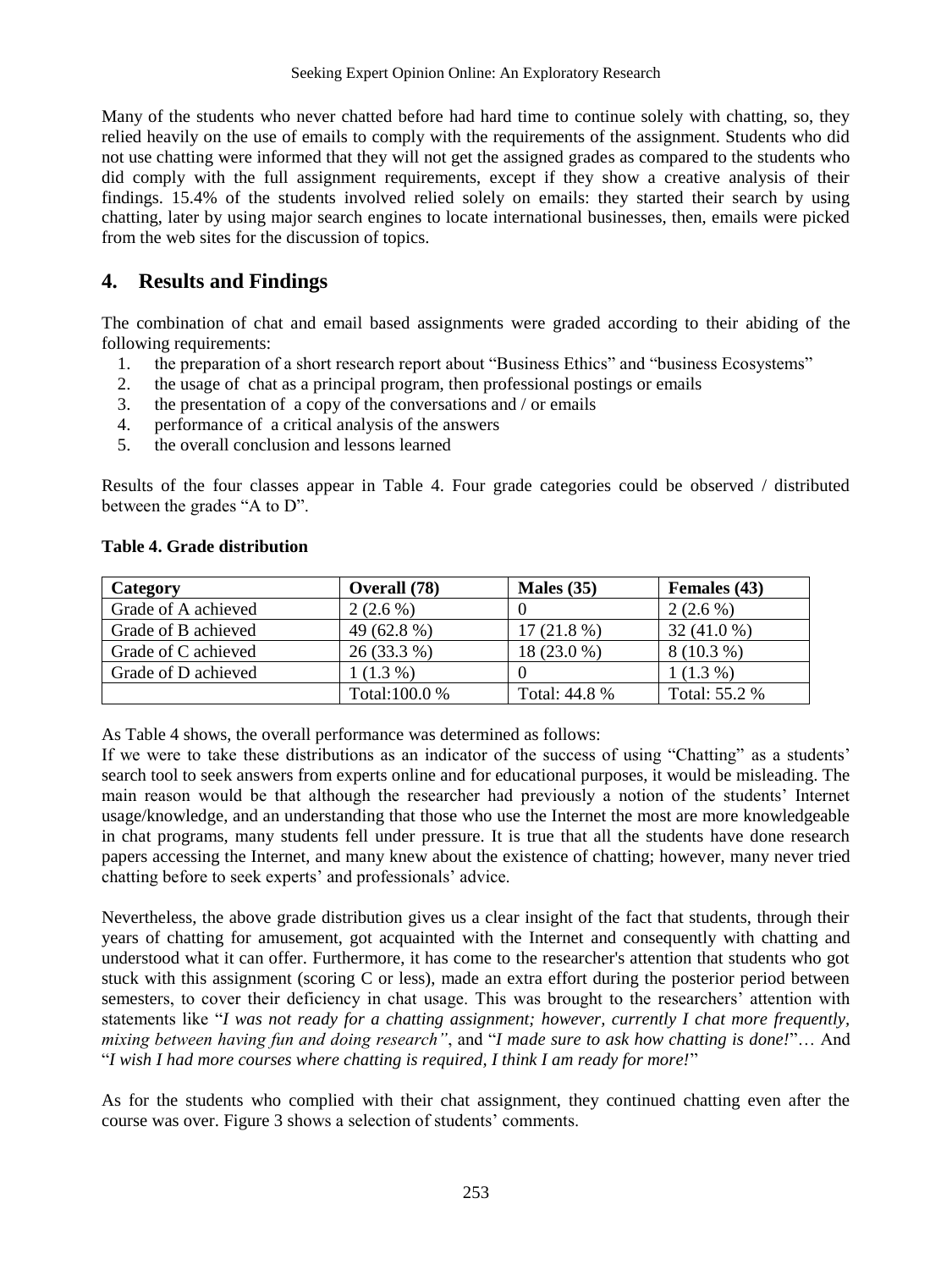#### **Figure 3. Different students' statements about chatting**

"I hated the assignment at first, but when I got acquainted with chatting, I cannot do without it." "I feel addicted with chatting..."

"I use chatting for other assignments, I rely on real experience...", and

"thank you for presenting an educational challenge to us..."

#### *Students' Learning by Sending Emails*

Students who had sent only emails to comply with their research assignment succeeded, since they were able to search and secure professional responses to their queries. Respondents were from the US, UK, Lebanon (working abroad), India, and Canada. The respondents were willing to help since they themselves got interested in the topics discussed, namely business ethics and business ecosystems. Many statements quoted reflected this willingness. Figure 4 shows some of these statements.

#### **Figure 4. Experts' statements about their willingness to help**

"This discussion leads to positive outcomes" USA "My advise to you: Do unto others what you like others do to you" India ―Ethics pays. Make sure to have a code of ethics‖ UK "I have my own business twisted code of ethics! It depends on the situation" Lebanese abroad ―From my experience, most companies are very unethical!‖ Indian in Gulf "I am happy I was of help" Canada

One of the researchers instructed students who wanted to email professionals to send one email only at any time to one person. Students used emails as a last resort to complete their assignment even knowing that there was a penalty.

The main message manifested by the experts is the praising of the methodology followed to expose MBA students to best practices through the World Wide Web.

#### *Cross-cultural Lessons*

The most prominent and salient observation common to many students' assignments, as many as 90%, was that respondent experts and professionals around the globe agreed on the approach of dealing with business ethics and the reality of business ecosystems in improving the status of organizations. However, ethnocentric differences were apparent in the approach experts followed while chatting and addressing business statements. The difference was clear in the manner that promoted looking only for answers (solutions) rather than analyzing the causes. Some respondents stressed the fact that those individuals who are able to provide answers based on the root causes are making lots of money worldwide.

Professionals who were approached using chatting or other methods raised two critical sets of questions. However, the way to deal with these questions reflected cultural preferences. The questions were

1. How serious is business ethics in reality? How well is our corporates working on this issue?

2. To what extent do we appreciate our partners' contribution? Is there really a business ecosystem? Are we able to achieve what we want to achieve?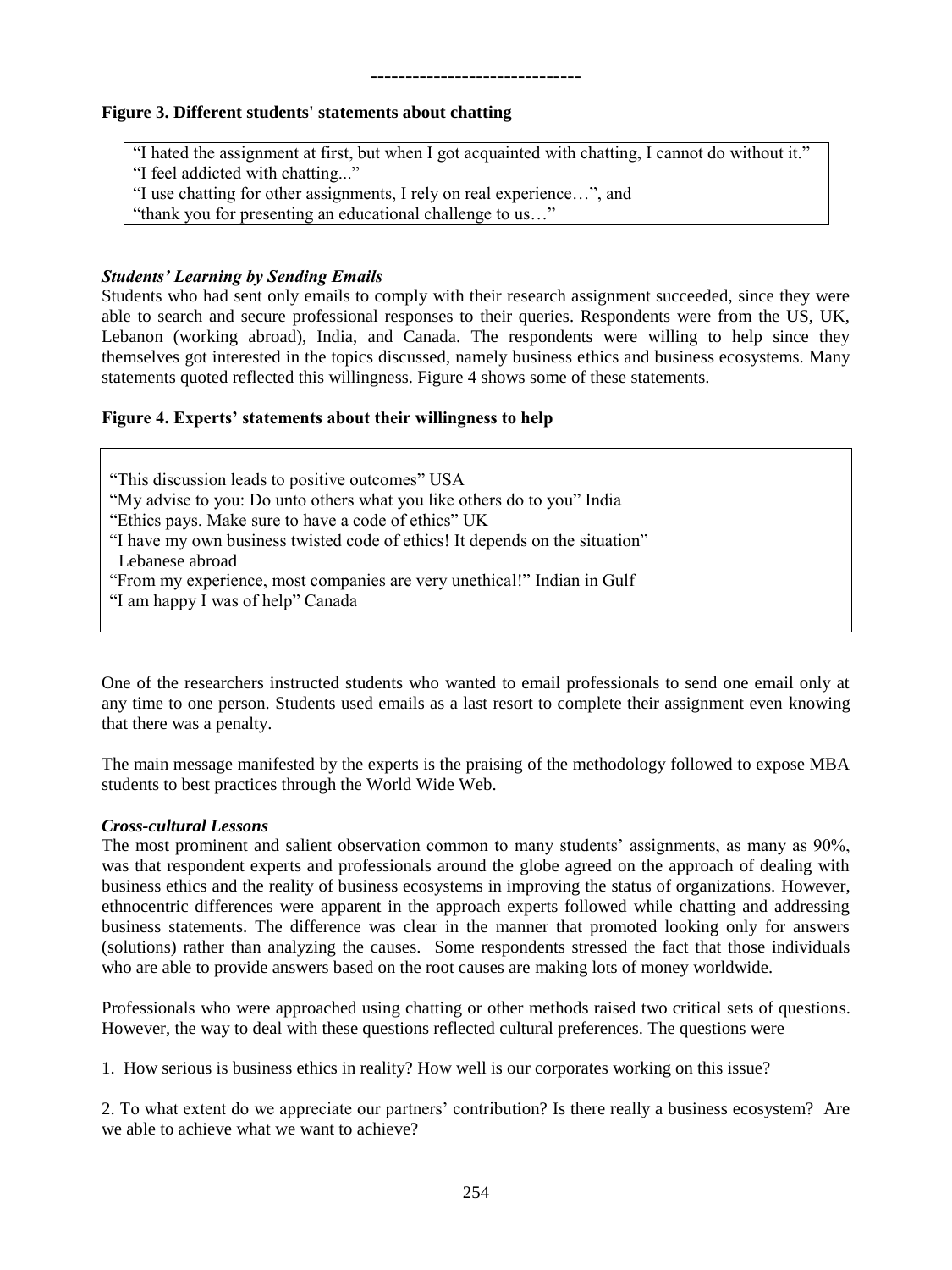When looking to characterize the common approaches to deal with these questions as related to the researched papers prepared by the students, one finds that the most important advice provided by most of the respondents is to rely on "common sense". Several topics were discussed: business ethics, business ecosystems, social responsibility, governance, and organizational culture.

Similar to previous research conducted by Hejase, H. (2000, 2004), it was very interesting to note that students were inclined to praise the "American Opinion" as compared to any other nationalities. American experts and professionals tend to be very practical in seeing things in accordance with what students learned in the class room in the fourth management approach namely, "contingency and systems approach" (Robbins & Coulter, 2009, pp.51-53). The most prominent reason for this inclination is the demonstrated practicality in dealing with the issues, as well as the sarcastic comments they threw in many occasions to reflect their real emotions when hearing some of the questions. Other professionals of Indian, Arab Gulf countries, or Pakistan and Afghanistan were inclined to be very specific, depending on the topic. That is, reflecting ethnocentric preferences like choosing solely monetary rewards for motivation, preferring high control on workers, managing IT strictly by organizational rules, and limiting authority lines. As for European, Canadian, or Australian managers, different attitudes were reflected ranging from strictness to flexible behavior, depending on the size of the firm they work with. Small business managers were inclined to give "opportunity hunt modes" rather than strictly planning modes. Still many of the big firm employees (whatever their nationality was) behaved similarly to that of the American fellows. Sample statements are shown in Figure 5.

Gudykunst and Kim (1995) state that only messages can be transmitted, not meaning. On the basis of the current research, however, the researchers found that in chatting with a limited set of reference points and with common aims and references, students as well as experts expressed their feelings as much as they would in normal conversation, by using text in innovative ways.

## **Figure 5. Sample of experts' and professionals' comments in chatting**

"What does your professor want from your project?" China

"This discussion actually made me think" USA

"We deal with ethics everyday, but we never stop and think of our actions and how ethical they are!" Australia

"My advise to you: Say what you do and do what you say" India

"Honesty pays on the long run" USA

―An ecosystem is an integrated set of businesses that complement each other. Look into the synergy effect and the complementary setup between products within partnerships… something similar to a social network where everyone learns from the experience  $"$  USA

―To be successful, you need cohesion, harmony, sustainability, synergy, collective energy, hence you need culture" Indian in Gulf

"I am happy I could help" UK

"The only ethics that works well is religiosity" Syrian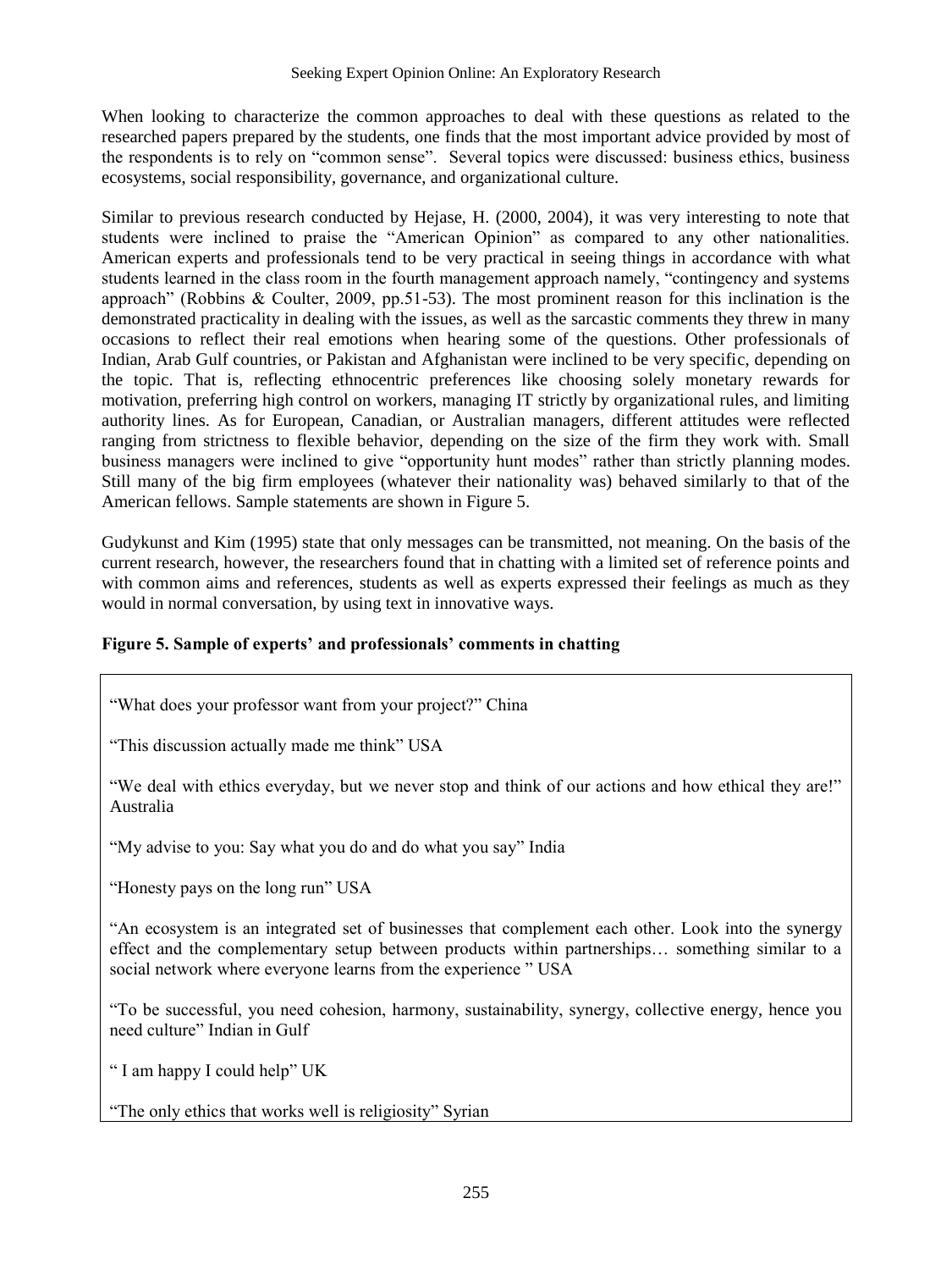## ------------------------------

#### *Chat Research Assignment: An assessment of the Learning Experience?*

One way to reflect on the success or failure of such an experience is to review the overall students' performance. As was shown in Table 4, 65.4% of the students showed excellent and very good performance reflected by scoring A's and B's (51 out of 78). However, 2.6% of the females scored "A's" versus 0% for the males. Moreover, females scored double the number of B's in comparison to males, that is, 41% or 32 B's for females versus 21.8% or 17 B's for the males. This specific difference was reflected because of the success in using only chatting and the better analysis of the content of their chatting as well as the conclusion of the assignment. It is worth mentioning that extra points were given to students who did very good analysis of the results, even if chat programs were not used. Finally, extra credit was given to those who were able to come up with lessons learned.

The observed positive impact on the students, as reflected through their comments after the assignment in posterior semesters, is encouraging. However, more observation should be made in order to record posterior behavior as related to chat programs especially with students who found difficulty in performing the assignment.

In addition to the above, some statements chosen from written reports are presented herein to support the argument that learning from such a research approach has occurred. Next, a sample of statements showing students' opinions about chatting that reflect the overall educational impact of chatting in the leaning process is presented.

―I have learned that when someone moves from academics to the real world through working, and as one observes what is going on down the road, many personal concepts change such as dealing with stress, ambiguity, and temper."

―I have learned that I should understand well what surrounds and what is inside my work to invest my effort and experience and how to deploy them efficiently and effectively."

―I have learned that in an ecosystem companies complemented each other, and can not function without the complementary products of their partners."

―Chatting exercise helped me realize that business ecosystems are in general positive and practical setups to conduct business."

"Email correspondence is a very big waste of time versus chatting."

"With this new assignment of this course, I explore a new horizon."

―I learned from my chat session that to act ethically you do not need a code of ethics or regulation to govern you, it comes from within."

―I learned from my chat that developing a strong base of values and ethics in one's business can help build a positive reputation and present an image of integrity."

―The chat input brought extensive personal experience in a short period of time … It gave me new insight about ecosystems."

―After this chat with selected managers, the implementation of the concept business ecosystems in the workplace became clearer to me."

―I learned how to search for business forums on the web and how to be one of the business-community worldwide."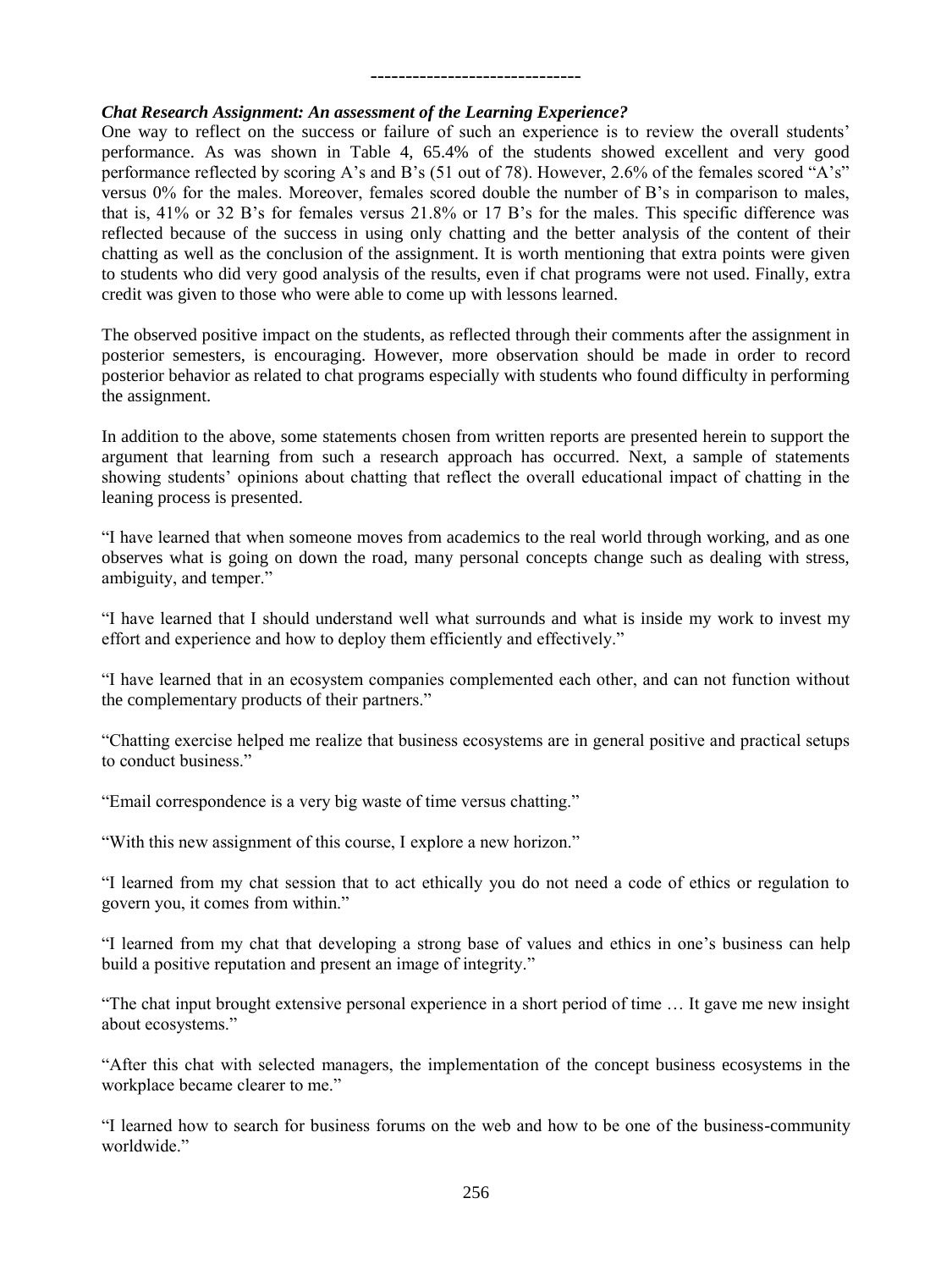#### Seeking Expert Opinion Online: An Exploratory Research

"At first, I had problems since other business people did not answer any questions."

―It was a good experience to meet a professional person through the web without knowing him in person."

―After reading about the business ecosystems in the eyes of different researchers and after chatting with different managers, the idea and concept of business ecosystems was simplified and became clearer."

"At first, I was worried of the idea of finding a site to chat!"

"The challenge, the stress, and the pressure we were subject to, all added character to the exercise."

―Concerning the chat with professionals, I was surprised when I found that they are interested in responding to the set questions. I thought that managers are busy people and do not have time or they simply dislike to chat."

―The main lesson from this research is that by sharing ideas with others, one comes up with new ideas and thus gains more knowledge."

―I learned a new way to find answers to my questions that are not found while searching over different websites."

―In this chatting exercise, managers provided me with real life examples that helped me understand the theoretical part of my researched topic."

"Chatting broadened my way of thinking."

―I could sense how hard it is nowadays to run a business without having business ethics control as part of the compliance and ethics program."

"Through chatting I had an intense experience of brainstorming."

―Chatting showed me a different view about business ethics since it showed me that the subject is controversial as evidenced by the comments expressed by different business experts."

"Chatting constituted a very good experience. I learned many things."

"This assignment allowed me to explore a new horizon."

―When I started chatting with my selected expert, we had never discussed similar issues before and I was surprised by how much his opinions were applicable to the material discussed in class."

"I ran out of time. I decided to use email."

"This chatting exercise provided me with a wider scope to look at things."

―This exercise opened great opportunities for students to reach the outer world and talk to managers they do not know."

"It was so hard to find an expert to chat with me and especially about business ecosystems."

"I found out that there are many people who still lack the knowledge about business ecosystems."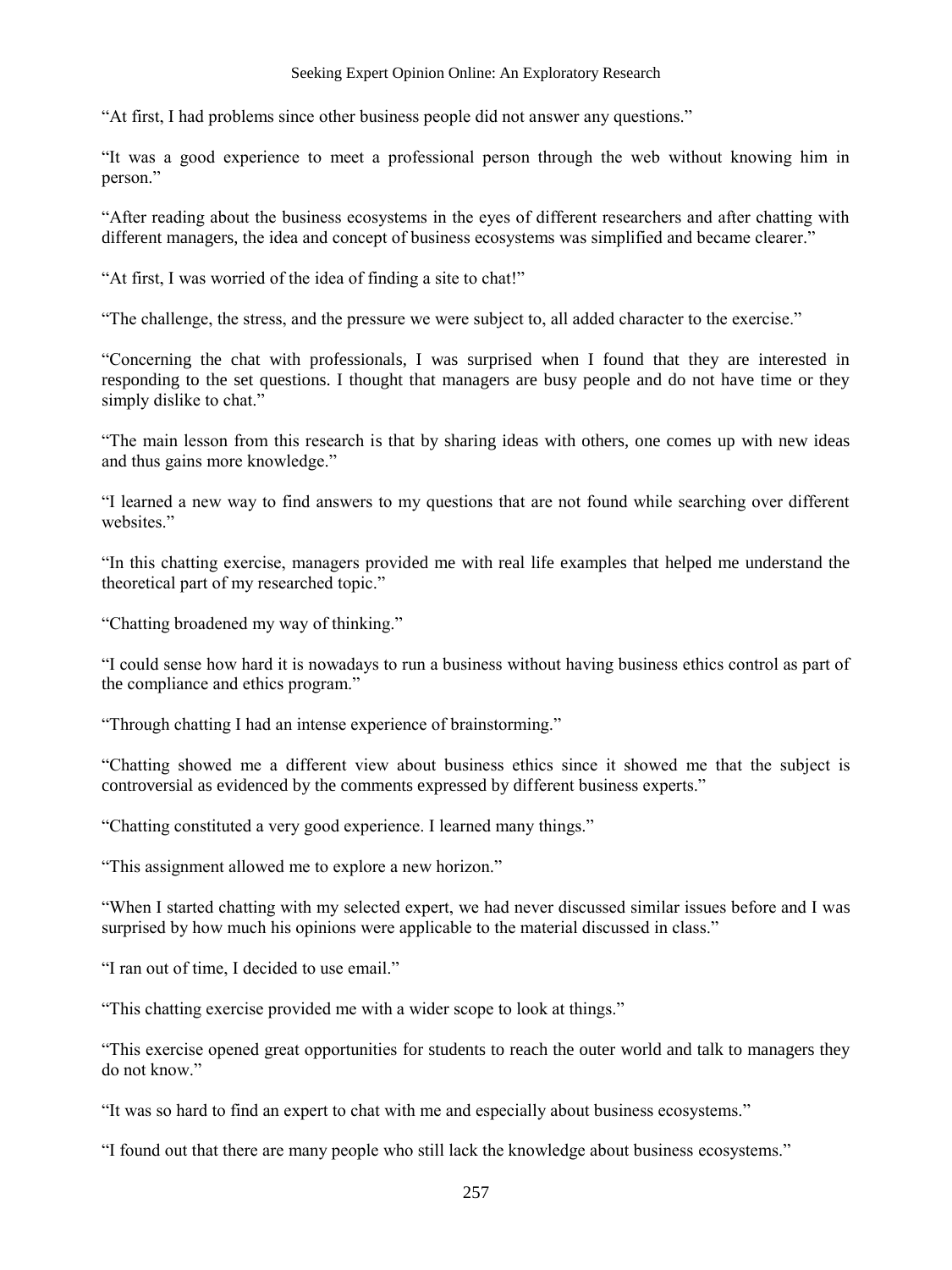## ------------------------------

#### *Using Students' Feedback in Revising the Research*

According to Feenberg (1989, p. 26), the use of transcripts or logs is considered the most effective method of tracking online discussion. He contends that retrieve-ability can be a resource for democracy, empowering the individual by allowing space for reflection, so that the individual can make sense of discussions and formulate views without the face-to-face group pressure for instant assimilation and interpretation. Taking this aspect into consideration, the researchers used the logs to analyze the students' feedback.

Following Mason and Weller (2000) in their approach to evaluate their course offered online in the UK Open University environment, the researchers decided to read through all the feedback data from students. Some students were bothered that this assignment was individual and asked for group work; others wanted none at all. Some felt uneasy about the assignment content; others found it the perfect match of both professional and academic skills. It was discovered that several common responses emerged as observed by Mason and Weller (2000), though the students enjoyed the exercise; most repeated of which were

- o It is a lot of work for both tutors and students
- o The systems, procedures and framework of the course have functioned successfully

## **5. Conclusion**

Several insights may be drawn from this study. First, in relation to answering the question "can chatting be used for learning by seeking expert opinions online", referring to Figures 4 and 5 as well as to section 4.3 and its consequent analysis, it becomes apparent that chatting leads to learning. As stated previously in the pedagogy of learning, Dietz (2000) outlines the basic instructor/student interactions in the traditional learning process that includes pre-, post- and in-class materials, instructor and student questions, gauging student reactions and evaluating student comprehension. We observe that these interactions were found to apply for chatting. As in Graziadei et al. paper (2000), technology does not guarantee productivity, but coupled with changes in pedagogy, economies of scale, and a paradigm shift to individualized, self-paced mastery learning, technology can make greater learning productivity possible.

We have also observed in the current research that students were pre-conditioned as for the rules of the task, which were provided with suggested sites to start with; they were given the motivation to be creative in dealing with the information and knowledge generated in their interaction with their respondents. Continuous advising was available to assure that students do not deviate from the requirements. However, it was up to the students to update themselves on Internet literacy and the usage of chat programs. Consequently, around 15 % of the students were not ready to dedicate the time for the chatting exercise, but instead used email communication. However, this result is better than the 2004 research where 17.3% or 42 out of 243 students refused to undertake the assignment and decided to accept the complete loss of 10% of their final grade.

Therefore, when a formal instructor's direction exists at the course level that is disseminated to all participating students, chatting adds value to the formal teaching process. Another finding that can be drawn from this paper is that the present formal use of chatting as a complementary teaching tool to faceto-face instruction does not exist; however, it is worth mentioning that students believed that they acquired value-added knowledge which is based on real life experience as expressed by the responding experts and professionals online. Considering the fact that one of the researchers is the Dean of the Faculty of Business and Economics and a member of the Curriculum Council at AUST may lead to an active recommendation to incorporate chatting as a support tool to class instruction; therefore, disseminating the positive results expressed by students to other students who believe that their Internet literacy could be focused on sharing applied business experiences with experts online. Another recommendation is to share the findings of the current research with other educational institutions in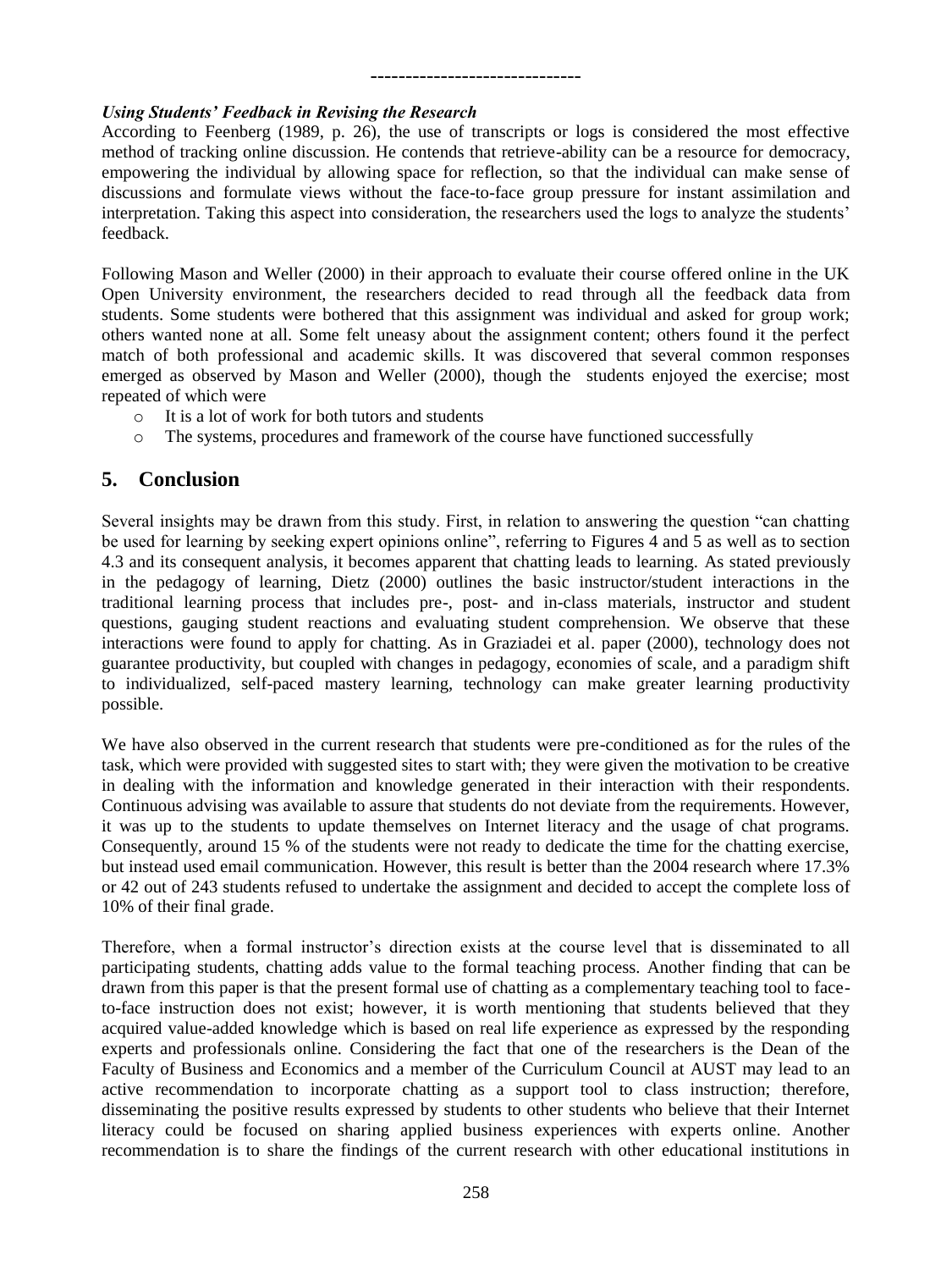Lebanon to serve as a stimulus for further in-depth assessment of chatting as a changing agent to foster applied learning with the theoretical foundations learned inside the classroom. Meanwhile, one recommendation that could be made is that instructors in schools and universities provide a formal coverage of Internet competencies within their subject matter supported by IT lab exercises already incorporated in most textbooks used across Lebanon. Instructors may expose the differences in online applications as related to culture and national preferences; and, thirdly, recommend the use of case studies on contemporary business dilemmas and extract lessons learned. These recommendations are in parallel with what other researchers have found (Frizler 1995; Hejase 2000; Chehimi, 2002; Hejase 2004; Murphy and Collins,1997; and Mason and Weller, 2000).

The advantages of using chatting to support face-to-face course instruction are:

- Fostering immediacy and social presence
- Allowing one-to-one advising
- Presenting timely issues
- Providing useful brainstorming and decision making
- Building a community of learners
- Supplementing other forms of communication

Furthermore, our experience and findings in the chatting research match the findings generated by examining courses from the students' perception of the issues raised by web-based teaching. Feedback from students indicated that their main issues were

- $\circ$  The time it took to become competent with the PC, the Web and/or with computer conferencing
- o The sense of accomplishment and satisfaction with the course and the experience it provides of the whole ICT world
- o The appropriateness or not, of teaching ICT skills and of working in online collaborative groups.

As for the factors which most affected students' satisfaction, they were relate to

- o the support of their professor/tutor or other staff or students
- o the amount of time, patience and motivation they have to devote to the course
- o the extent to which the course content and presentation fit the students' expectations and learning style.

The aforementioned findings are not inconsistent with the findings of other evaluations of web-related courses at other institutions discussed in section 1.4 previously. It was clear that the problems and the advantages encountered in the current research are in no way unique and seem to be independent of the numbers of students.

Another insight that is considered important for the current study is its academic contribution to the minimal literature found on the subject matter in Lebanon. At the same time we must acknowledge that extensive research applied to other countries of the region are far from being comprehensive. There are only few studies that have addressed blended education in Lebanon (WICTE, 2010). It is important to note that the results of the current research will provide exploratory findings that can be used by other researchers, Middle Eastern or others; consequently, cross-cultural comparisons could be performed. Moreover, another contribution of the current study is its stimulating effect that might lead others to test chatting in education.

This research faced several limitations. The most prominent ones are:

#### **Lack of a Formal Technology Acceptance Assessment**

The researchers did not conduct a formal assessment of students' attitude toward using chat programs.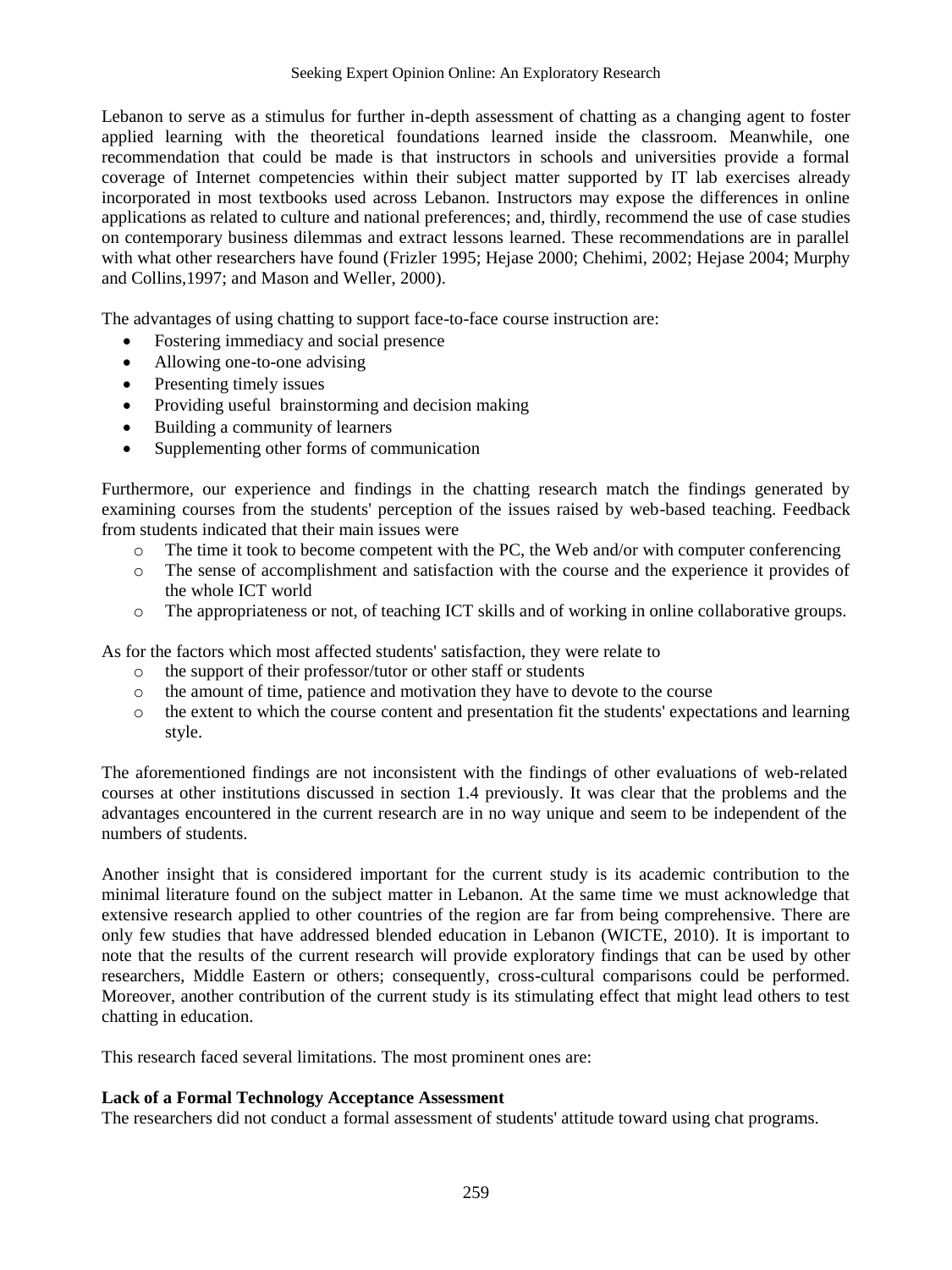## ------------------------------

#### **Students Resistance to Dedicate Extra Effort in Learning to Use Chat Programs**

12 students did not comply with all the requirements of the assignment because they lacked chatting experience; so, they were not skilled in attracting professionals to respond to their attempts to start online conversations. Those decided later on to use emails.

#### **Multi Party Chatting Partners in Different Subjects at One Time**

Chatting environment may cause loss of control of the conversation, since the full concentration and seriousness of a potential manager is very hard to attain, probably leading to poor quality and quantity of shared information and knowledge.

Finally, the researchers believe that this paper acts as an invitation to further research studies to discern whether the individual's digital literacy makes a difference in the formation of chat-related judgments, knowing that Lebanon is considered a mosaic multi-lingual community.

Since this study involved a small population in one educational institution, which is a limiting factor to generalize results, the similarity of the value systems with other Lebanese educational institutions may lead to similar results. More research including a wider array of respondents and educational institutions is needed to highlight any differences.

As for the overall learning experience observed in the current research, although at this point it can not be generalized because of the lack of the technology acceptance assessment, it gives good motivation to the continuous use of chatting as an assignment with partial credit (say 10 or 15%) of the total assessment of the management courses or any other major. Since the use of the Internet will continue to be widely spreading, the study encourages faculty, researchers, and trainers to introduce new approaches and designs to offer better understanding of the material, even if the external advice is provided through the Net professionals.

From the results of this research, we have found out that more awareness should be created in universities about the concept of chatting. This awareness is needed at the undergraduate level first, so that students become believers of the strong relationship that chatting has with their business education.

## **6. Future Research**

Conducting a formal causal research is highly possible today in Lebanon or other countries since the status of Internet technology has been upgraded tremendously. Also, students today are highly familiar with chatting, a factor that will eliminate the possibility of exerting pressure on them.

Further research on the topic is highly encouraged: it could be starting with a formal technology assessment, then conducting a content analysis of chats logged at different times, chats that focus on specific tasks and topics, and chats in various disciplines, to determine any protocols needed and useful over varied times and settings. Further investigation could determine optimal pedagogical techniques that could be employed effectively in chatting of different kinds. Because of the growing global community fostered in the computer-mediated communication environment, it would also seem important to determine ways to empower non-native speakers of English with the conventions and protocols necessary to communicate easily in using chatting.

Finally, the growing acceptance and use of instruction implies that instructors and trainers need to know more about how to facilitate chatting that fosters communication and learning in such settings. Models for interaction analysis of asynchronous computer conferencing should be tested in a synchronous chat environment.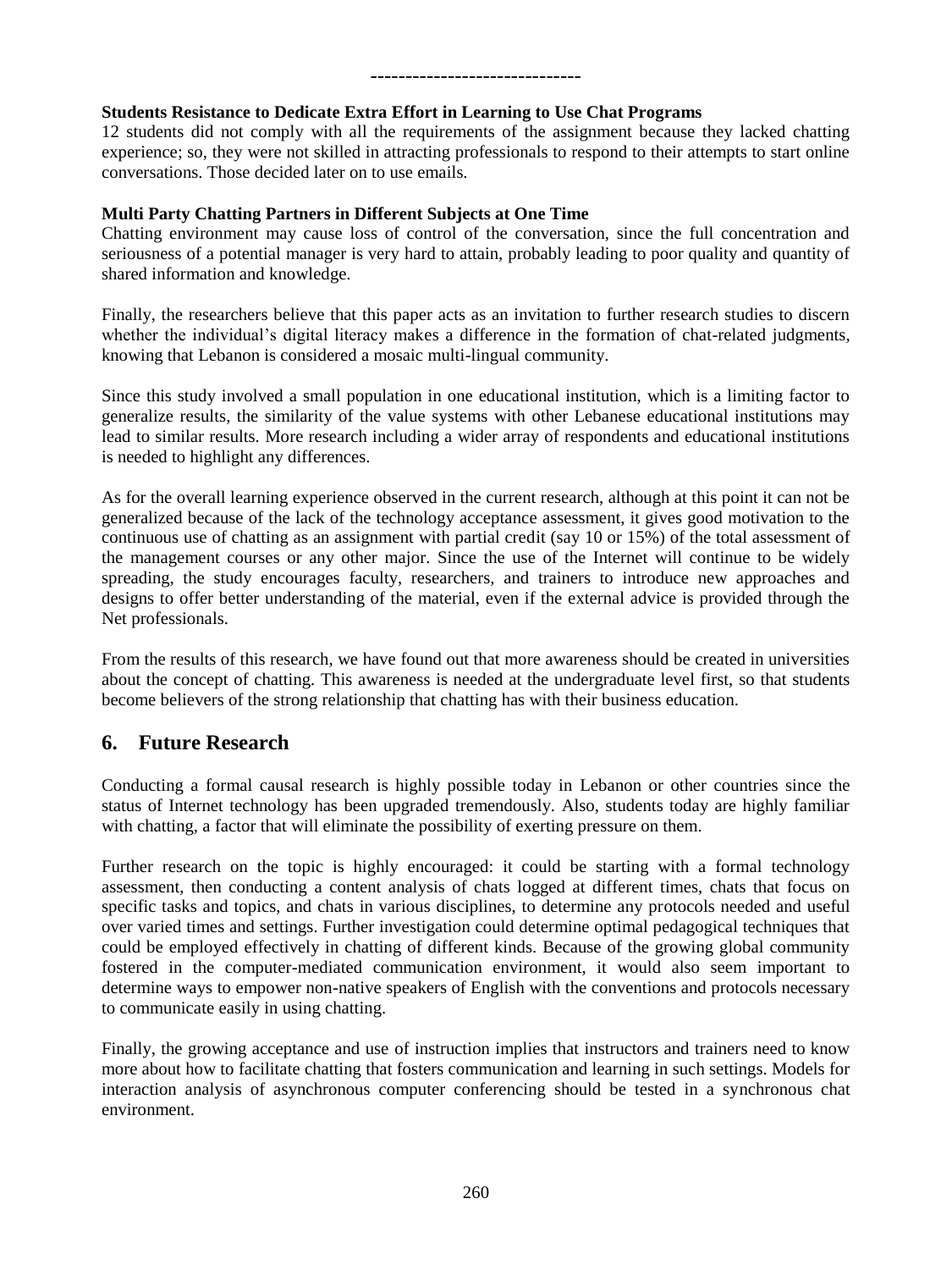The outcome of the research is only descriptive in that the collected opinions online, suggest that majority of experts found online were able and were willing to create a virtual forum to provide unconventional educational opportunity because MBA students were able to add valuable information to their knowledge.

The authors would like to acknowledge the constructive criticism and editing performed by Mrs. Henriette Skaff, senior editor at AUST's Publications Department.

### **References**

- Alexander, J. (1999). Collaborative design, constructivist learning, information technology immersion, and electronic communities: A case study. *Interpersonal Computing and Technology, 7*(1-2). Retrieved July 12, 2010, from http://www.emoderators.com/ipct-j/1999/n1-2/alexander.html
- Bartolic-Zlomislic, S. and Bates, A. W. (1999). Assessing the costs and benefits of telelearning: A case study from the University of British Columbia. Retrieved August 10, 2010, from http://research.cstudies.ubc.ca/nce/ubcstudy/title.html
- Carlacio, J.L. and Heidig, L. (2009). Teaching Digital Literacy Digitally: A Collaborative Approach. Media in Transition 6 (MiT6): Stone and Papyrus, Storage and Transmission. International Conference. April 24-26, 2009. Massachusetts Institute of Technology, Cambridge. Retrieved August 20, 2012, from http://web.mit.edu/comm-forum/mit6/papers/Carlacio.pdf
- Chehimi, Ghada M. (2002). *Sociolinguistics and social contexts of language: An assessment through online chatting*. (Thesis Project Report), Lebanese American University, p.41.
- Dietz, Gary (1998). Distance learning is not just videoconferencing. Retrieved June 10, 2010, from http://www.wpine.com/products/classpoint/cp-whitepaper
- Elearners.com (2010). e-Learning glossary. Retrieved August 28, 2010, from http://www.elearners.com/guide/faq-glossary/glossary/
- Feenberg, A. (1989). The written world. In R. Mason & T. Kaye (Eds.), *Mindweave*. Oxford, NY: Pergamon Press.
- Feldstein, Andrew P. (April 24, 2009). *Analyzing Online Communities: A Narrative Approach*. MiT6: Stone and Papyrus, Storage and Transmission. International Conference. April 24-26, 2009. Massachusetts Institute of Technology, Cambridge. Retrieved August 20, 2012, from http://web.mit.edu/comm-forum/mit6/papers/Feldstein.pdf
- FNC (October 24, 2005). FNC Resolution: Definition of Internet. Retrieved October 13, 2010, from http://www.nitrd.gov/fnc/Internet\_res.html.
- Frizler, K. (1995). The Internet as an educational tool in ESOL writing instructions, (1995, Dec.6). Unpublished Master's thesis. San Francisco State University, Online. Retrieved July 12, 2010, from http://thecity.sfsu.edu/~funweb/allthesis.htm
- Gomez-Mejia, L.R., Balkin, D.B., and Cardy, R.L. (2010). *Managing Human Resources*, 6<sup>th</sup> edition, New Jersey: Pearson - Prentice-Hall, Global Edition.

Gotved, S. (2006). Time and Space in Cyber Reality. *New Media and Society 8*(2): 467-486.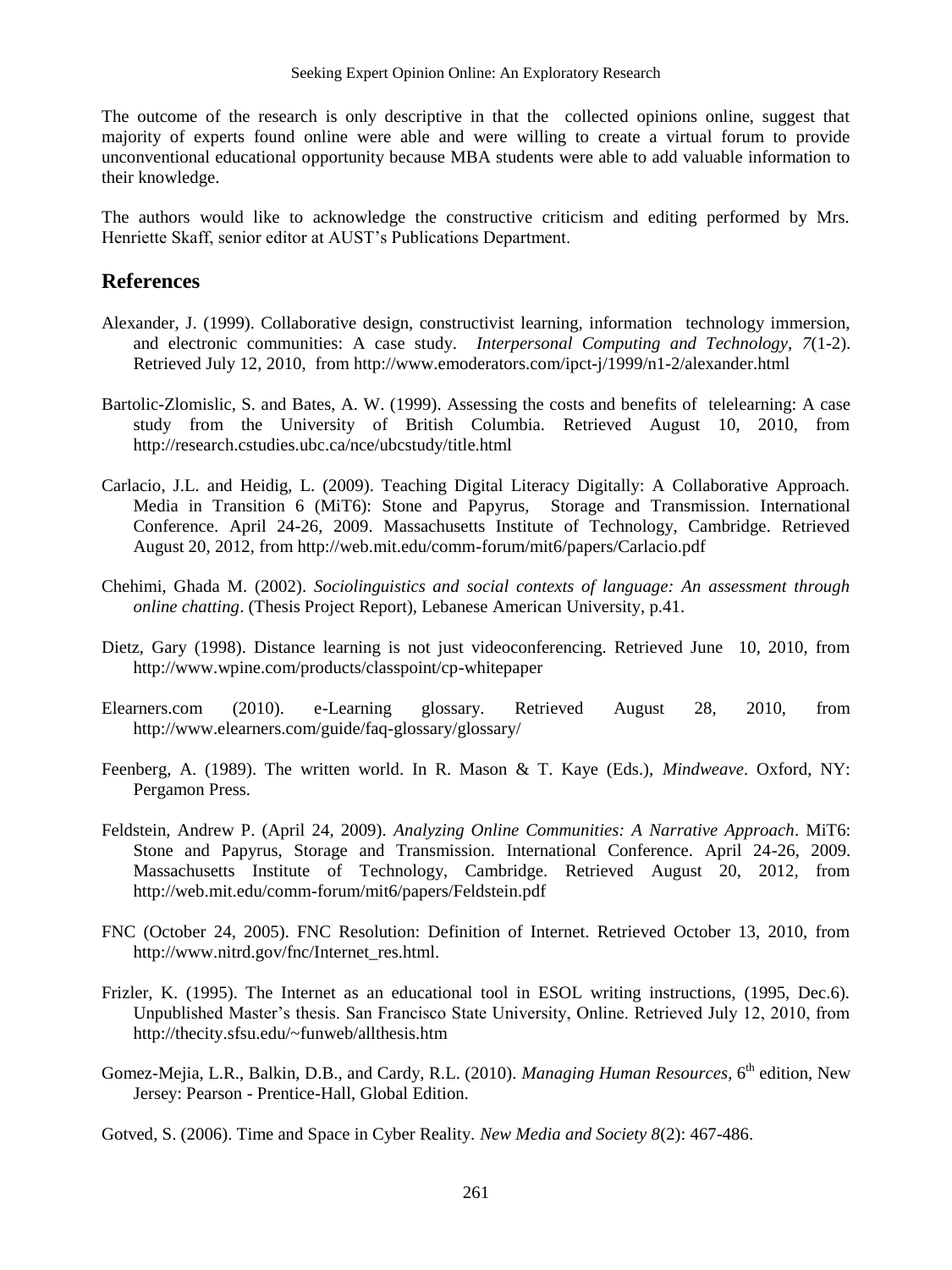- Graziadei, W.D., Gallagher, S., Brown, R.N., and Sasiadek, J. (2000). Building asynchronous and synchronous teaching-learning environments: exploring a course/classroom management system solution. Retrieved July 23, 2010, from<http://horizon.unc.edu/projects/> monograph/CD/technological \_tools/Graziadei.asp
- Gudykunst, W. B. & Kim, Y. Y. (1995). Communicating with strangers: An approach to intercultural communication. In J. Stewart (Ed.), *Bridges not walls.* New York: McGraw-Hill, pp. 429 - 442.
- Guessoum, N. (2000). Does the virtual classroom narrow or widen the educational divide? Retrieved July 12, 2010, from http://www.ion.uillinois.edu/courses/instructors/guestlectures/guessoum/ index.asp
- Hara, N. and Kling, R. (1999). Students' frustrations with a web-based distance education course: A taboo topic in the discourses. Retrieved August 10, 2010, from http://www.slis.indiana.edu/CSI/wp99\_01.html
- Hejase, H.J. (September 24-27, 2000). Learning Through Chatting. Proceedings of the "Discovering" Connections" Conference, The University of Michigan –Dearborn, Michigan, USA.
- Hejase, H.J. (January 14-16, 2004). Chatting as a tool for research in management topics. Proceedings of the 25<sup>th</sup> McMaster World Congress: Management of Electronic Business. Hamilton, Ontario -Canada.
- Hodson, R.F. (1998), 'Merging asynchronous and synchronous learning networks with Web 4-M', *Asynchronous Learning Networks (ALN)*, *2*(2), p. 2.
- IBM Global CMO Study (2011). *From Stretched to Strengthened: Insights from the Global Chief Marketing Officer Study*. (CMO, C-Suite Study: GBE03433-USEN-00). IBM Global Business Services.
- Internetworldstats (2012, February 26). Lebanon. Retrieved July 29, 2012, from http://www.internetworldstats.com/middle.htm
- Karam, M. (2002). The future is high tech. *Executive* (37): 52-56. Laudon, K.C. and Laudon, J.P. (2010). *Management Information Systems: Managing the Digital Firm.* 11<sup>th</sup> edition. Pearson – Global Edition, p.294.
- Lebanese Ministry of Telecommunications (2007). Active ISP companies by December 1, 2007. Retrieved October 4, 2010, from http://www.mpt.gov.lb/isplist.htm
- [Leiner,](http://www.isoc.org/internet/history/brief.shtml#leiner#leiner) Barry, [Cerf,](http://www.isoc.org/internet/history/brief.shtml#cerf#cerf) Vinton, [Clark,](http://www.isoc.org/internet/history/brief.shtml#clark#clark) David, [Kahn,](http://www.isoc.org/internet/history/brief.shtml#kahn#kahn) Robert, [Kleinrock,](http://www.isoc.org/internet/history/brief.shtml#kleinrock#kleinrock) Leonard, [Lynch,](http://www.isoc.org/internet/history/brief.shtml#lynch#lynch) Daniel, [Postel,](http://www.isoc.org/internet/history/brief.shtml#postel#postel) Jon, [Roberts,](http://www.isoc.org/internet/history/brief.shtml#roberts#roberts) Larry and [Stephen Wolff,](http://www.isoc.org/internet/history/brief.shtml#wolff#wolff) Stephen (2010). *A Brief History of the Internet*. Retrieved September 12, 2010, from, http://www.isoc.org/internet/history/brief.shtml
- Lieberman, J. and Iris, I. (1999). Strategies for using Chat as a communication tool. Retrieved June 10, 2010, from http://as1.ipfw.edu/99tohe/presentations/liberman2.htm
- Mason, R. and Weller, M. (2000). Factors affecting students' satisfaction on a web course. *Australian Journal of Educational Technology*, *16*(2), 173-200. Retrieved August 10, 2010, from http://www.ascilite. org.au/ ajet/ajet16/mason.html